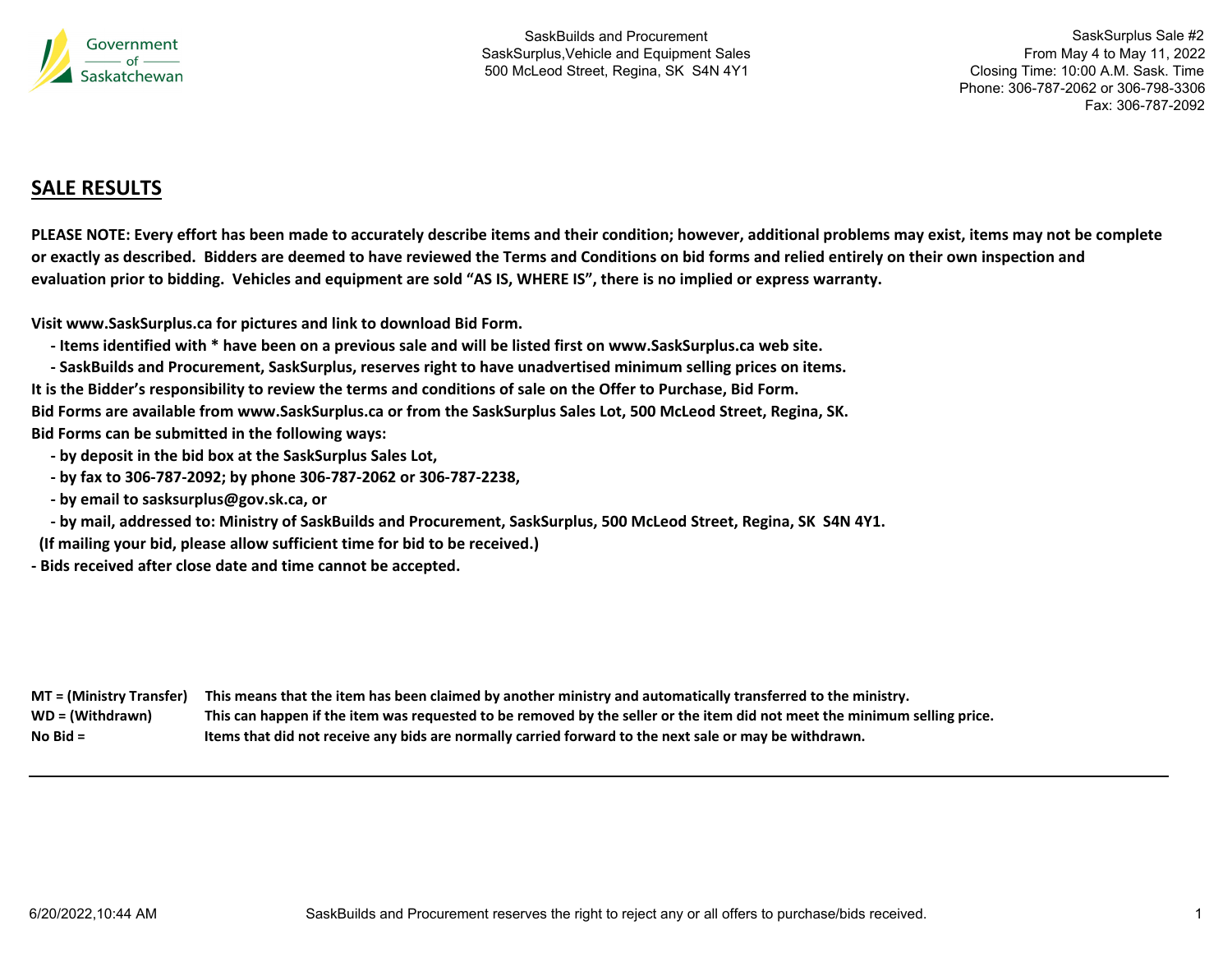

|     | <b>Highest</b><br><b>Bid Price</b>                | Item#     | <b>Description</b>                                                                                                                                                                                                                                                                                                                                                                                                                                                                                                                                                                                                                                                                                                                                                                                                                                                                                                                                                                                      | <b>Kms</b>    | Min. Price | <b>Serial Number</b> |  |  |  |  |
|-----|---------------------------------------------------|-----------|---------------------------------------------------------------------------------------------------------------------------------------------------------------------------------------------------------------------------------------------------------------------------------------------------------------------------------------------------------------------------------------------------------------------------------------------------------------------------------------------------------------------------------------------------------------------------------------------------------------------------------------------------------------------------------------------------------------------------------------------------------------------------------------------------------------------------------------------------------------------------------------------------------------------------------------------------------------------------------------------------------|---------------|------------|----------------------|--|--|--|--|
|     |                                                   |           | REGINA, SaskBuilds and Procurement, SaskSurplus Sales Lot, 500 McLeod Street - Vehicles                                                                                                                                                                                                                                                                                                                                                                                                                                                                                                                                                                                                                                                                                                                                                                                                                                                                                                                 |               |            |                      |  |  |  |  |
|     | Contact SaskSurplus 306-787-2062 or 306-798-3306. |           |                                                                                                                                                                                                                                                                                                                                                                                                                                                                                                                                                                                                                                                                                                                                                                                                                                                                                                                                                                                                         |               |            |                      |  |  |  |  |
|     | \$4,101.00                                        | $2 - 001$ | Car 2013 Chevrolet Impala FWD, 4 door 3.6L V6 gas auto A/C, tilt, cruise, AM/FM radio, CD<br>player, power mirrors, windows, locks, trunk release, driver seat, kelyess entry- 2 keys and 2<br>fobs, grey, TOW ONLY, Failed SGI Inspection. Requires a passed SGI Inspection to be licensed.<br>Buyer assumes full responsibility for repairs. **Please note: the SGI Inspection currently<br>provided is only valid for 30 days after the date of the inspection.** 246,286 km,, PROBLEMS:<br>left outer tie rod needs attention, front pads and rotors need attention, front brake pulsation,<br>alignment needed, windshield cracked, hood is badly scratched and dented, front bumper<br>scraped, rear bumper scratched and dented, left fenders scratched and dented, left doors<br>both badly scratched, right rear door scratched, trunk lid badly scratched and missing bow tie,<br>roof scratched and dented, front tires cupped, battery is poor, minor exterior damage.>, As is,<br>Where is | 246,286<br>km | \$1,651    | 2G1WA5E34D1249783    |  |  |  |  |
| *MT |                                                   | $2 - 002$ | Car 2008 Chevrolet Impala LS FWD, 4 door 3.5L V6 gas auto A/C, tilt, cruise, AM/FM radio, CD<br>player, power locks, windows, mirrors, front seat, trunk release, keyless entry- 2 fobs, 2 keys,<br>blue, Passed SGI Inspection. **Please note: the SGI Inspection currently provided is only valid<br>for 30 days after the date of the inspection.** 213,564 km, , PROBLEMS: front bumper<br>cracked (screws holding it together), front fenders scraped, rear right fender dented, all four<br>doors have minor rust, hood is scratched with road rash, trunk lid is scratched with rust spots,<br>windshield chipped, battery is poor, minor exterior damage.>, As is, Where is                                                                                                                                                                                                                                                                                                                     | 213,564<br>km | \$991      | 2G1WB58k181359809    |  |  |  |  |
|     | \$3,628.99                                        | 2-003     | Car 2006 Chrysler Sebring FWD, 4 door 2.7L V6 gas auto A/C, tilt, cruise, AM/FM radio, CD<br>player, power windows, locks, mirrors, trunk release, driving lights, keyless entry- 2 fobs, 1<br>key, grey, TOW ONLY, Failed SGI Inspection. Requires a passed SGI Inspection to be licensed.<br>Buyer assumes full responsibility for repairs. **Please note: the SGI Inspection currently<br>provided is only valid for 30 days after the date of the inspection.** 159,489 km, , PROBLEMS:<br>exhaust leak, brakes require attention, tires starting to show wear, right rear fender has rust,<br>right front fender dented, hood is scratched, bumpers have chips and scratches, windshield<br>chipped, right headlight fogged, battery is poor, minor exterior damage.>, As is, Where is                                                                                                                                                                                                             | 159,489<br>km | \$655      | 1C3EL56RX6N236221    |  |  |  |  |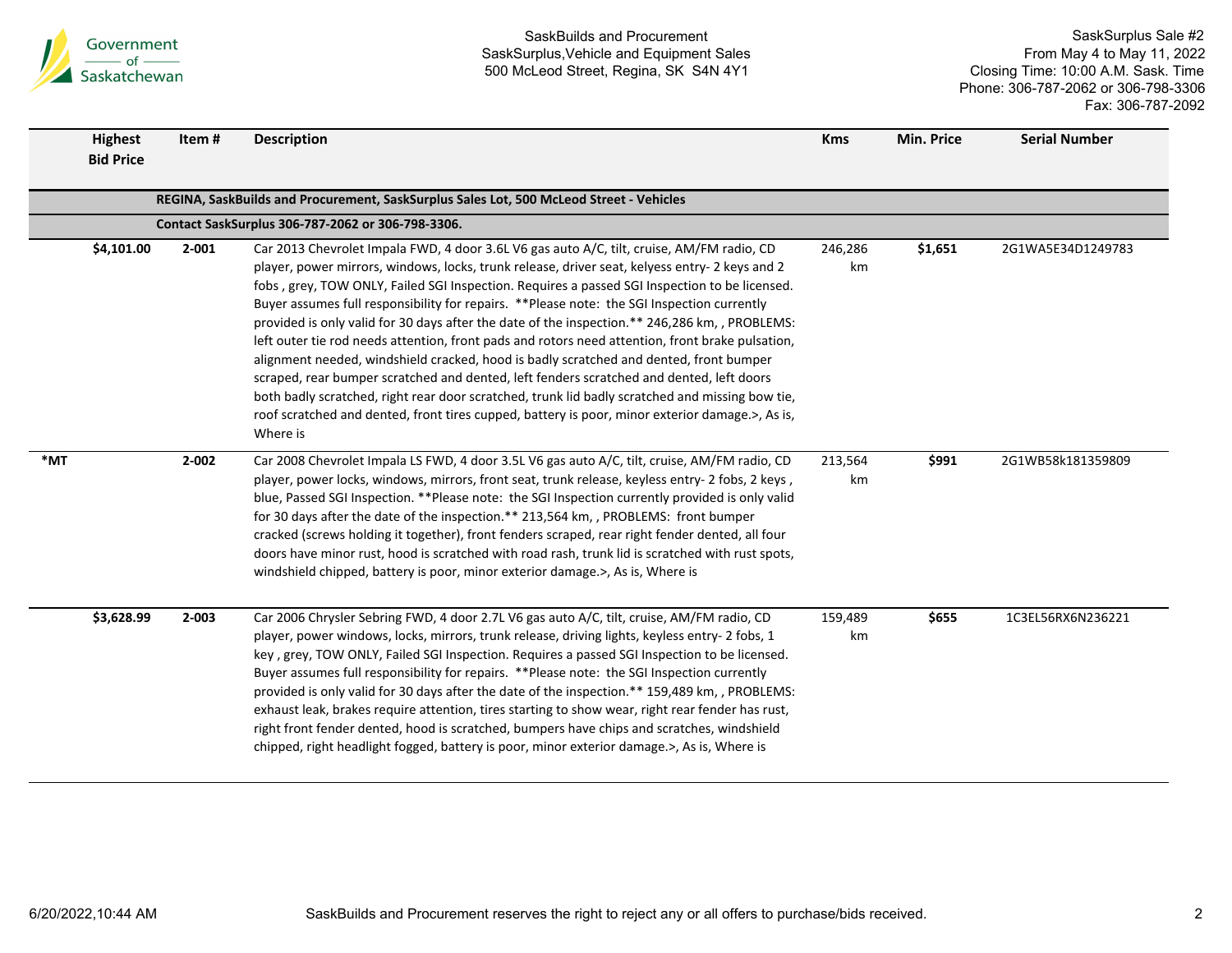

| <b>Highest</b><br><b>Bid Price</b> | Item#     | <b>Description</b>                                                                                                                                                                                                                                                                                                                                                                                                                                                                                                                                                                                                                                                                                                                                                                                                                                                                                                                                                                                                                             | <b>Kms</b>    | Min. Price | <b>Serial Number</b> |
|------------------------------------|-----------|------------------------------------------------------------------------------------------------------------------------------------------------------------------------------------------------------------------------------------------------------------------------------------------------------------------------------------------------------------------------------------------------------------------------------------------------------------------------------------------------------------------------------------------------------------------------------------------------------------------------------------------------------------------------------------------------------------------------------------------------------------------------------------------------------------------------------------------------------------------------------------------------------------------------------------------------------------------------------------------------------------------------------------------------|---------------|------------|----------------------|
| \$1,719.00                         | $2 - 004$ | Car 2007 Chrysler Sebring FWD, 4 door 2.7L V6 gas auto A/C, tilt, cruise, AM/FM radio, CD<br>player, power windows, locks, driver seat, trunk release, heated mirrors, fog lights, keyless<br>entry-2 key fobs, gold, TOW ONLY, Failed SGI Inspection. Requires a passed SGI Inspection to<br>be licensed. Buyer assumes full responsibility for repairs. **Please note: the SGI Inspection<br>currently provided is only valid for 30 days after the date of the inspection.** 251,905 km,<br>PROBLEMS: left lower ball joint needs attention, right inner tie rod needs attention, front and<br>rear rotors and pads poor, alignment needed, tires poor, hood has paint bubbling and<br>scratches, front bumper broken and chipped, left fenders scratched, right rear fender rust,<br>both right side doors scraped, trunk lid has small dents and scratches, front seats stained,<br>windshield chipped, headlights fogged, front door weather stripping poor, plate lights out,<br>battery poor, minor exterior damage.>, As is, Where is | 251,905<br>km | \$566      | 1C3LC56R37N626781    |
| \$3,601.00                         | $2 - 005$ | Car 2008 Chrysler Sebring FWD, 4 door 2.7L V6 gas auto A/C, tilt, cruise, AM/FM radio, CD<br>player, power windows, locks, mirrors (heated), trunk release, keyless entry- 2 fobs, beige,<br>TOW ONLY, Failed SGI Inspection. Requires a passed SGI Inspection to be licensed. Buyer<br>assumes full responsibility for repairs. **Please note: the SGI Inspection currently provided is<br>only valid for 30 days after the date of the inspection.** 228,470 km, , PROBLEMS: wheel<br>bearings require attention (tire noise), windshield chipped and cracked, right rear fender has<br>rust spots, both bumpers scratched and chipped, front doors have scratches on glass, left rear<br>door has a dent, trunk lid has small rust spots, hood chipped, battery poor, minor exterior<br>damage.>, As is, Where is                                                                                                                                                                                                                           | 228,470<br>km | \$1,523    | 1C3LC56R78N230533    |
| \$3,801.00                         | 2-006     | Car 2008 Chrysler Sebring FWD, 4 door 2.7L V6 gas auto A/C, tilt, cruise, AM/FM radio, CD<br>player, power locks, windows, heated mirrors, trunk release, fog lights, keyless entry- 1 fob,<br>silver, Passed SGI Inspection. **Please note: the SGI Inspection currently provided is only<br>valid for 30 days after the date of the inspection.** 238,765 km, Recent repairs: Check engine<br>light (P0562 battery voltage low), TPMS light, , As is, Where is                                                                                                                                                                                                                                                                                                                                                                                                                                                                                                                                                                               | 238,765<br>km | \$1,923    | 1C3LC56R08N230468    |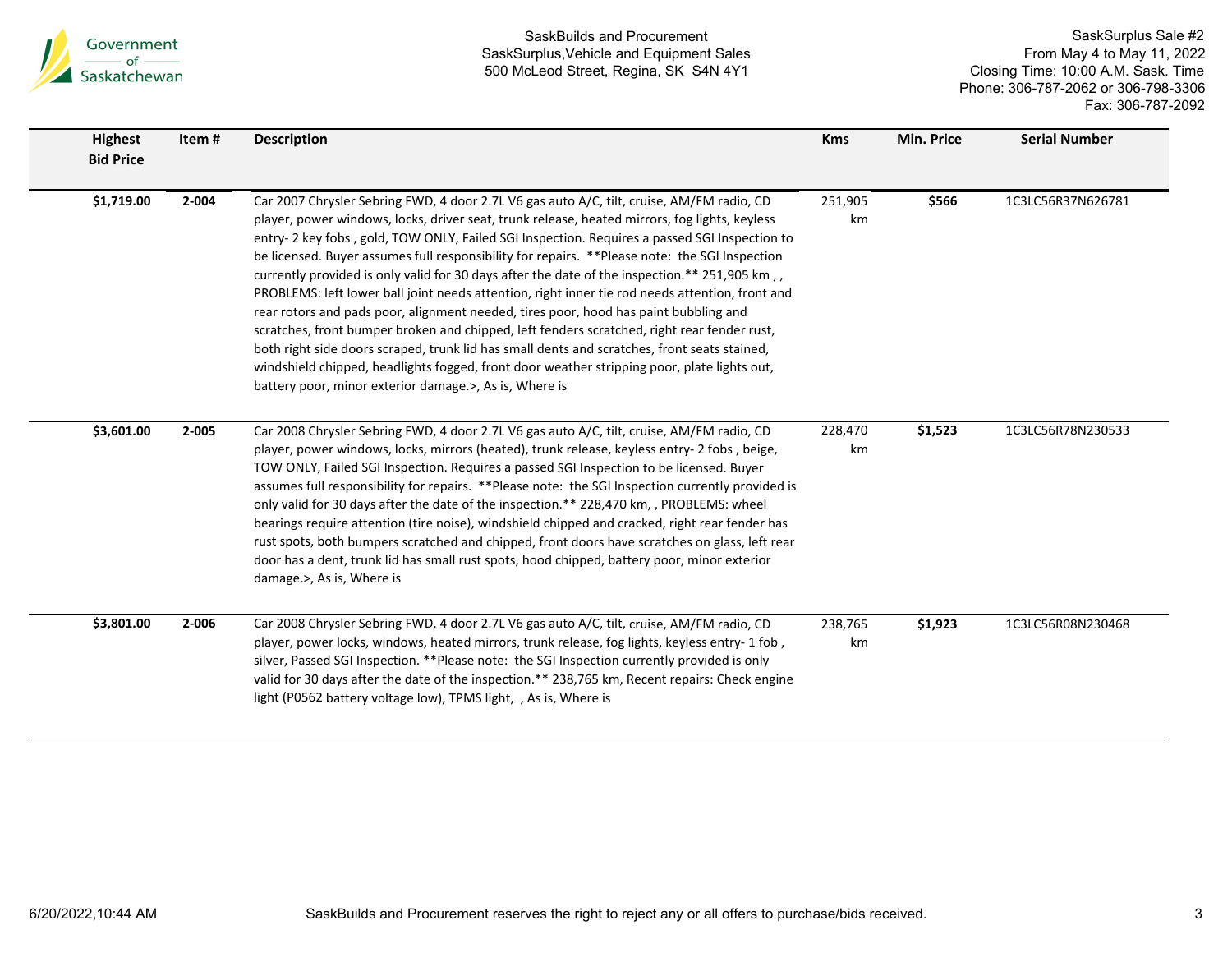

| <b>Highest</b><br><b>Bid Price</b> | Item#     | <b>Description</b>                                                                                                                                                                                                                                                                                                                                                                                                                                                                                                                                                                                                                                                                                                                                                                                                                                                                                                                        | <b>Kms</b>    | Min. Price | <b>Serial Number</b> |
|------------------------------------|-----------|-------------------------------------------------------------------------------------------------------------------------------------------------------------------------------------------------------------------------------------------------------------------------------------------------------------------------------------------------------------------------------------------------------------------------------------------------------------------------------------------------------------------------------------------------------------------------------------------------------------------------------------------------------------------------------------------------------------------------------------------------------------------------------------------------------------------------------------------------------------------------------------------------------------------------------------------|---------------|------------|----------------------|
| \$3,801.00                         | $2 - 007$ | Car 2009 Chrysler Sebring FWD, 4 door 2.4L L4 gas auto A/C, tilt, cruise, AM/FM radio, CD<br>player, power heated mirrors, locks, windows, trunk release, keyless entry- 1 fob, blue, TOW<br>ONLY, Failed SGI Inspection. Requires a passed SGI Inspection to be licensed. Buyer assumes<br>full responsibility for repairs. **Please note: the SGI Inspection currently provided is only<br>valid for 30 days after the date of the inspection.** 215,629 km, , PROBLEMS: rear struts<br>leaking, power steering return hose leaking, left doors have scrapes, dents and rust along the<br>bottom, left front fender scraped, left rear fender dented, right doors have small dents, left<br>tail light broken, missing lower grille, front bumper scraped, both bumpers cracked, scratched<br>and chipped, trunk lid scratched, windshield chipped, roof scratches and dents, battery poor,<br>minor exterior damage.>, As is, Where is | 215,629<br>km | \$896      | 1C3LC46B09N573425    |
| \$3,677.00                         | 2-008     | Car 2009 Chrysler Sebring FWD, 4 door 2.4L L4 gas auto A/C, tilt, cruise, AM/FM radio, CD<br>player, power locks, windows, trunk release, heated mirrors, keyless entry- 2 fobs, beige,<br>TOW ONLY, Failed SGI Inspection. Requires a passed SGI Inspection to be licensed. Buyer<br>assumes full responsibility for repairs. ** Please note: the SGI Inspection currently provided is<br>only valid for 30 days after the date of the inspection.** 249,486 km, , PROBLEMS: left outer<br>tie rod needs attention, front and rear struts need attention, alignment needed, front bumper<br>scratched, dented and cracked, hood has paint bubbling and scratches, all doors have rust<br>along bottom, trunk lid is scratched/has rust inside bottom, windshield chipped, gas tank door<br>does not close tight, battery poor, minor exterior damage.>, As is, Where is                                                                  | 249,486<br>km | \$996      | 1C3LC46BX9N573478    |
| \$3,889.89                         | 2-009     | Car 2013 Dodge Avenger FWD, 4 door 2.4L L4 gas auto A/C, tilt, cruise, AM/FM radio, CD<br>player, power mirrors, windows, locks, trunk release, keyless entry- 2 fobs, blue, TOW ONLY,<br>Failed SGI Inspection. Requires a passed SGI Inspection to be licensed. Buyer assumes full<br>responsibility for repairs. ** Please note: the SGI Inspection currently provided is only valid<br>for 30 days after the date of the inspection.** 265,098 km, , PROBLEMS: rear struts require<br>attention, alignment needed, all doors have rust along the bottom, hood has paint bubbling,<br>left rear fender dented, right rear fender and door creased, front and rear bumper scratched<br>and chipped, windshield chipped, trunk lid has scratches, wiper blades need replacement,<br>battery is poor, minor exterior damage.>, As is, Where is                                                                                            | 265,098<br>km | \$2,386    | 1C3CDZAB7DN604521    |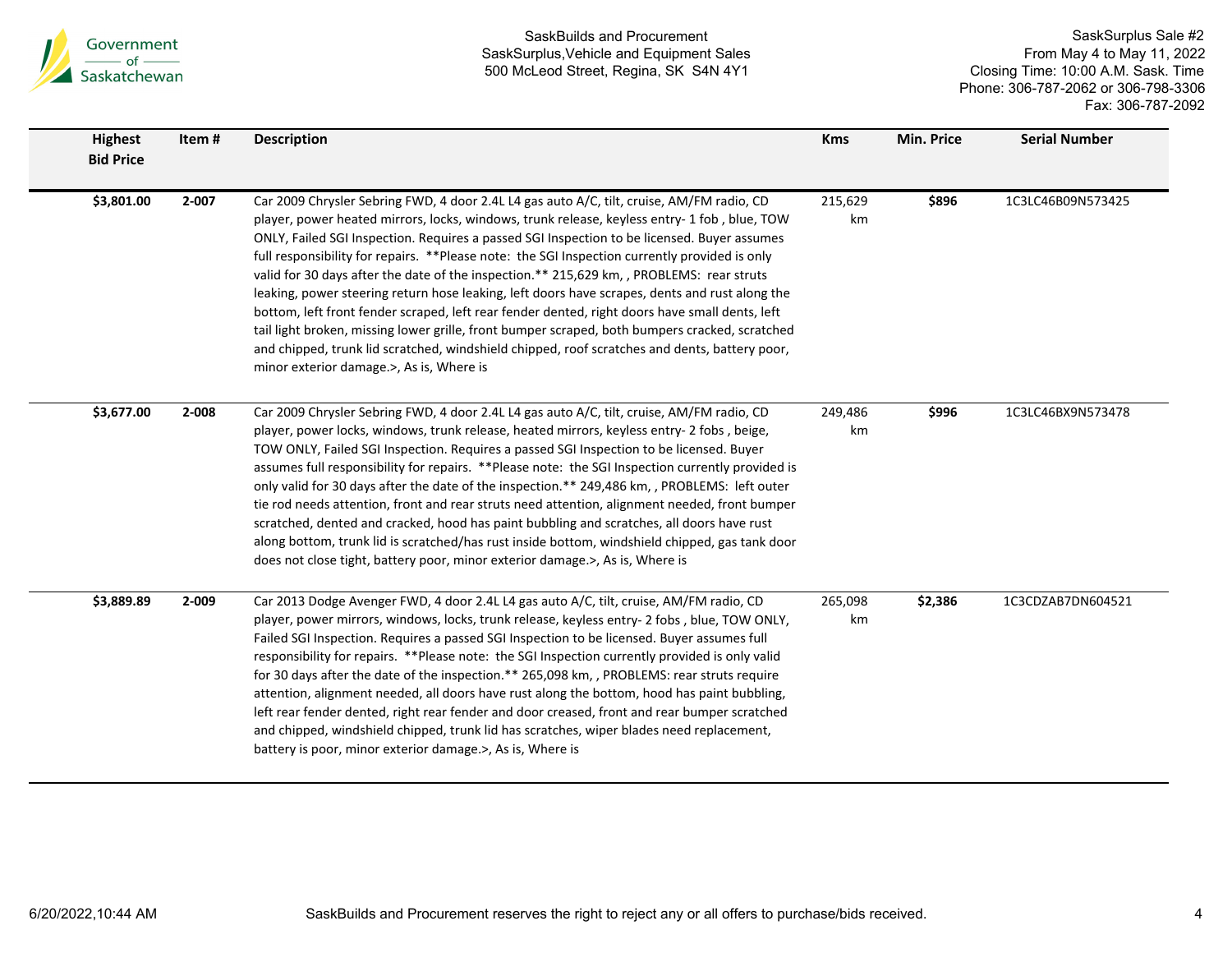

| <b>Highest</b><br><b>Bid Price</b> | Item#     | <b>Description</b>                                                                                                                                                                                                                                                                                                                                                                                                                                                                                                                                                                                                                                                                                                                                                                                                                                                                                                                                                                                                                                                                                                            | <b>Kms</b>    | <b>Min. Price</b> | <b>Serial Number</b> |
|------------------------------------|-----------|-------------------------------------------------------------------------------------------------------------------------------------------------------------------------------------------------------------------------------------------------------------------------------------------------------------------------------------------------------------------------------------------------------------------------------------------------------------------------------------------------------------------------------------------------------------------------------------------------------------------------------------------------------------------------------------------------------------------------------------------------------------------------------------------------------------------------------------------------------------------------------------------------------------------------------------------------------------------------------------------------------------------------------------------------------------------------------------------------------------------------------|---------------|-------------------|----------------------|
| \$5,491.99                         | $2 - 010$ | Truck 2011 Ram 1500 4x4, quad cab, 6'4" box 5.7L V8 gas auto A/C, tilt, cruise, AM/FM radio,<br>CD player, power locks, windows, power heated mirrors, 2 keys has a back seat, grille inserts,<br>front tow hooks, side steps, challenger tool box mounted behind cab with 2 keys, trailer hitch,<br>trailer wiring, electric trailer brake, red, TOW ONLY, Failed SGI Inspection. Requires a passed<br>SGI Inspection to be licensed. Buyer assumes full responsibility for repairs. **Please note:<br>the SGI Inspection currently provided is only valid for 30 days after the date of the<br>inspection.** 292,252 km, , PROBLEMS: CEL on PO301 (Cyl 1 misfire), engine has a tick,<br>recommened to replace engine, intake valve travel out of spec, drive belt requires attention,<br>heater works only on high setting, TMPS light on, tire sensor not reading properly, hood<br>scratched and cracked paint, left rear fender dented, right rear fender has rust and road rash,<br>driver seat worn, rust on box, windshield chipped, roof is scratched, battery is poor, minor<br>exterior damage.>, As is, Where is | 292,252<br>km | \$3,779           | 1D7RV1GT8BS592386    |
| \$2,515.89                         | $2 - 011$ | Van 2013 Dodge Grand Caravan FWD, 7 passenger Stow 'N Go (rear seat only) 3.6L V6 gas<br>auto A/C, tilt, cruise, AM/FM radio, CD player, power windows (4 front), mirrors, locks,<br>keyless entry- 2 fobs, grey, TOW ONLY, Failed SGI Inspection. Requires a passed SGI<br>Inspection to be licensed. Buyer assumes full responsibility for repairs. **Please note: the<br>SGI Inspection currently provided is only valid for 30 days after the date of the inspection.**<br>275,659 km, , PROBLEMS: CV joints need attention, noisy transmission, out of alignment,<br>chrome broken on rear bumper, 3rd row seating damaged, missing roof vents, head liner<br>covers missing, hood bubbling, dents and scratches, all fenders are scraped or missing<br>moulding, front bumper chipped and scratched, right rear door bent, left rear door has road<br>rash, right front door has road rash, tailgate scratched, windshield has small chips, front arm<br>rests worn, roof is scratched, battery poor, minor exterior damage.>, As is, Where is                                                                          | 275,659<br>km | \$1,784           | 2C4RDGBG0DR634144    |

|         | REGINA, SaskBuilds and Procurement, SaskSurplus Sales Lot, 500 McLeod Street - Miscellaneous Items and Equipment. |                                                                                                                                                                       |      |                     |  |  |  |  |
|---------|-------------------------------------------------------------------------------------------------------------------|-----------------------------------------------------------------------------------------------------------------------------------------------------------------------|------|---------------------|--|--|--|--|
|         | Contact SaskSurplus 306-787-2062 or 306-798-3306.                                                                 |                                                                                                                                                                       |      |                     |  |  |  |  |
| \$15.00 | 2-105                                                                                                             | 12' in length, 6 gauge,,,,,, Excellent<br>Booster Cables                                                                                                              | \$10 |                     |  |  |  |  |
| \$10.00 | $2 - 111$                                                                                                         | may be compatible with 2007 Tahoe. May have other applications.<br><b>Caliper Protector</b><br>Installation instructions included.,,,,, Excellent                     | \$5  | 437434              |  |  |  |  |
| \$31.00 | $2 - 112$                                                                                                         | Door Handle OEM (orginal equipment manufacturer) black, fits 1989 Chev Silverado K1500,<br>left front exterior door. May have other applications. , , , , , Excellent | \$30 | G.M. Part #15968163 |  |  |  |  |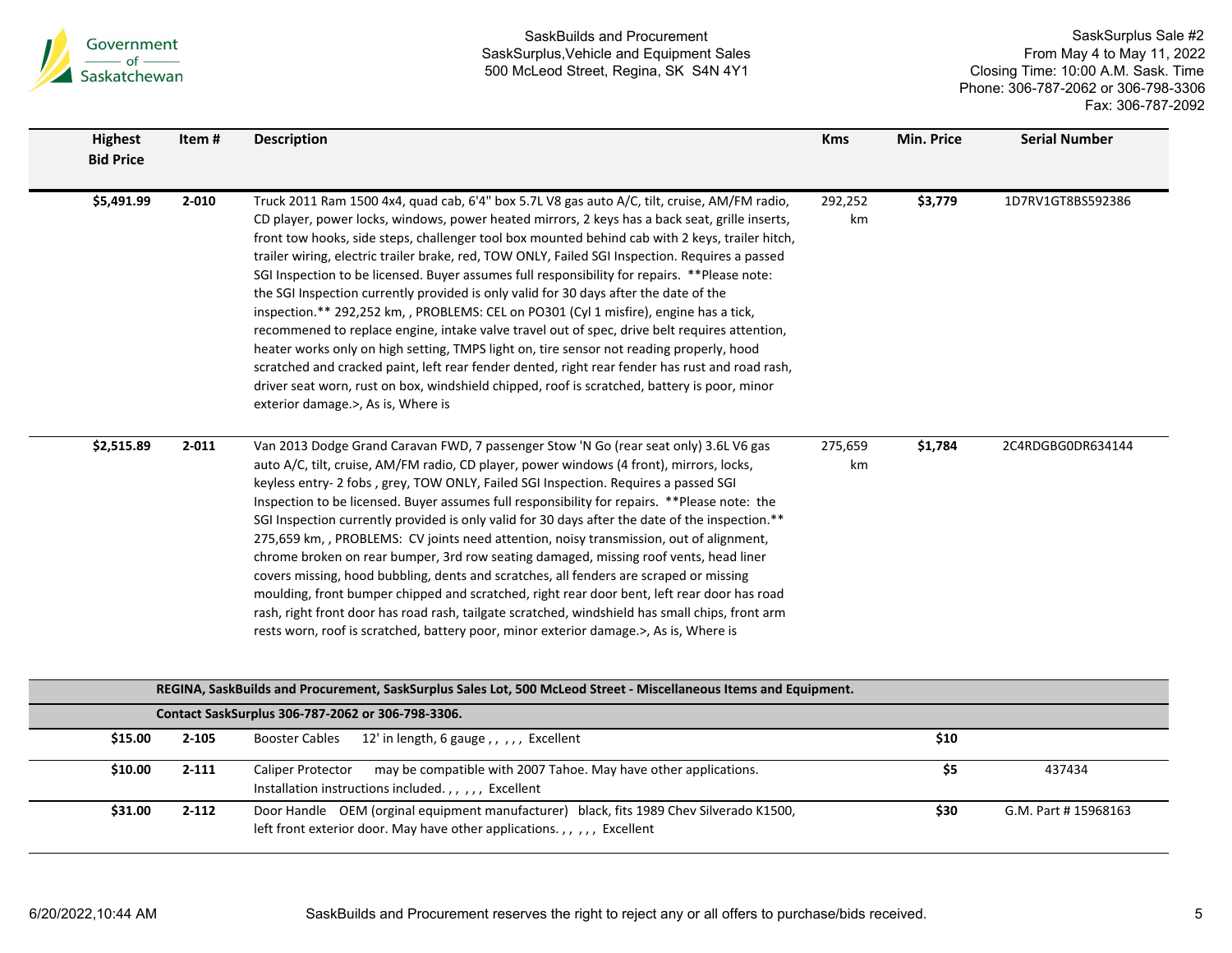

| <b>Highest</b><br><b>Bid Price</b> | Item#     | <b>Description</b>                                                                                                                                                         | <b>Kms</b> | Min. Price | <b>Serial Number</b> |
|------------------------------------|-----------|----------------------------------------------------------------------------------------------------------------------------------------------------------------------------|------------|------------|----------------------|
| \$20.51                            | $1 - 101$ | Floor Liners - Back Husky brand, custom fit, grey in color For 1999-2003 Chevrolet/GMC,<br>full size truck, 3 and 4 door extended cab.,,,,, Excellent                      |            | \$10       | Part # 61352         |
| \$11.11                            | $1 - 103$ | Floor Liners - Back Husky brand, custom fit, grey in color For 1999-2003 Chevrolet/GMC,<br>full size truck, 3 and 4 door extended cab.,,,,, Excellent                      |            | \$10       | Part # 61352         |
| \$25.51                            | $1 - 141$ | Floor Liners - Front Husky brand, custom fit Grey in color, may be compatible with 1998-<br>2000 Dodge Durango or 2000-2003 Dakota.,,,,, Excellent                         |            | \$10       | Part #30782          |
| No Bid *                           | $1 - 104$ | Floor Mats - Front GM Original Equipment Manufacturer (OEM), rubber, light grey in color<br>May be compatible with Chevrolet Astro.,,,,, Excellent                         |            | \$10       |                      |
| No Bid *                           | $1 - 105$ | Floor Mats - Front GM Original Equipment Manufacturer (OEM), rubber, light grey in color<br>May be compatible with Chevrolet Astro.,,,,, Excellent                         |            | \$10       |                      |
| \$21.51                            | $1 - 144$ | Floor Mats - Front and Rear 1 set Mopar OEM, rubber Black in color, may be compatible<br>with 2007-2010 Chrysler Sebring or 2011 Chrysler 200.,,,,, Excellent              |            | \$10       |                      |
| \$11.51                            | 1-145     | Floor Mats - Rear Mopar OEM, rubber Grey in color.,,,,, Excellent                                                                                                          |            | \$10       | Part #82203904       |
| No Bid *                           | 12-114    | Hitch OEM Ford (receiver) with mounting bolts black in color, accepts a 2 inch draw bar.<br>May be compatible with a 2005 Ford E350.,,,,, Good                             |            | \$50       |                      |
| No Bid * 12-116                    |           | Hitch OEM Ford (receiver), with mounting bolts black in color, accepts a 2 inch draw bar.<br>May be compatible with a 2006 Ford E350.,,,,, Good                            |            | \$50       |                      |
| No Bid * 12-117                    |           | Hitch OEM Ford (receiver), with mounting bolts and trailer wiring black in color, accepts a 2<br>inch draw bar. May be compatible with a 2008 Ford E350.,,,,, Good         |            | \$60       |                      |
| No Bid *                           | 1-106     | License Plate Bracket - Front Chrysler Original Equipment Manufacturer (OEM), NO<br>mounting kit May be compatible with 2002-2006 Sebring.,,,,, Excellent                  |            | \$10       |                      |
| No Bid *                           | $1 - 107$ | License Plate Bracket - Front Chrysler Original Equipment Manufacturer (OEM), NO<br>mounting kit May be compatible with 2002-2006 Sebring.,,,,, Excellent                  |            | \$10       |                      |
| \$6.00                             | $1 - 109$ | License Plate Bracket - Front Ford OEM. NO mounting kit. May be compatible with 2005<br>Ford F250,,,,, Excellent                                                           |            | \$5        |                      |
| No Bid *                           | 1-113     | License Plate Bracket - Front GM Original Equipment Manufacturer (OEM), includes<br>mounting kit May be compatible with 2003-2007 Chevrolet Silverado 1500,,,,, Excellent  |            | \$5        |                      |
| No Bid *                           | 1-114     | License Plate Bracket - Front GM Original Equipment Manufacturer (OEM), includes<br>mounting kit May be compatible with 2003-2007 Chevrolet Silverado 1500,,,,,, Excellent |            | \$5        |                      |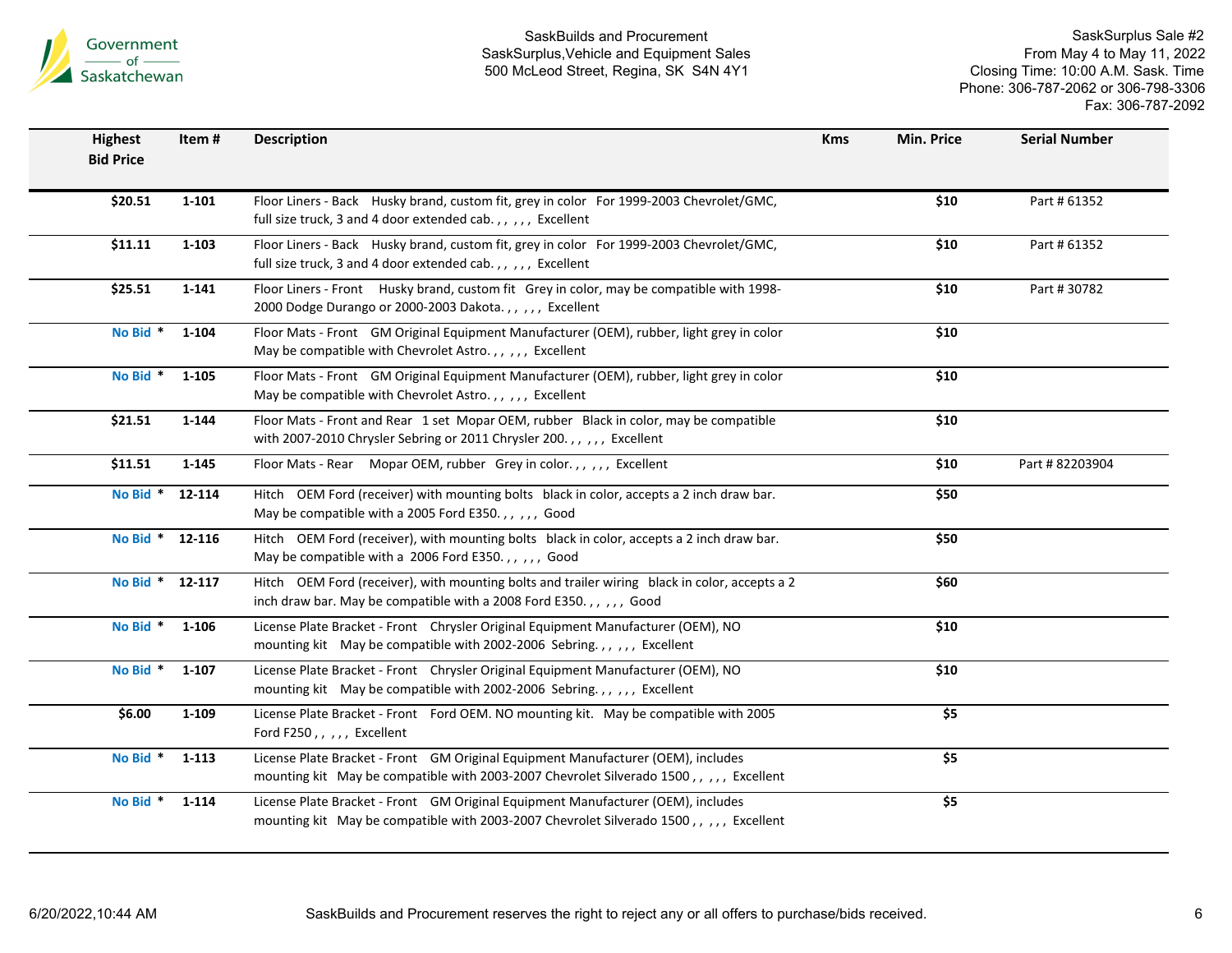

| <b>Highest</b><br><b>Bid Price</b> | Item#          | <b>Description</b>                                                                                                                                                        | <b>Kms</b> | Min. Price                | <b>Serial Number</b> |
|------------------------------------|----------------|---------------------------------------------------------------------------------------------------------------------------------------------------------------------------|------------|---------------------------|----------------------|
| No Bid *                           | $1 - 114$      | License Plate Bracket - Front GM Original Equipment Manufacturer (OEM), includes<br>mounting kit May be compatible with 2003-2007 Chevrolet Silverado 1500,,,,, Excellent |            | $\overline{\overline{5}}$ |                      |
| No Bid * 1-115                     |                | License Plate Bracket - Front GM Original Equipment Manufacturer (OEM), includes<br>mounting kit May be compatible with 2003-2007 Chevrolet Silverado 1500,,,,, Excellent |            | \$5                       |                      |
| No Bid *                           | 1-116          | License Plate Bracket - Front GM Original Equipment Manufacturer (OEM), includes<br>mounting kit May be compatible with 2003-2007 Chevrolet Silverado 1500,,,,, Excellent |            | \$5                       |                      |
|                                    | No Bid * 1-117 | License Plate Bracket - Front GM Original Equipment Manufacturer (OEM), includes<br>mounting kit May be compatible with 2003-2007 Chevrolet Silverado 1500,,,,, Excellent |            | \$5                       |                      |
| No Bid *                           | 1-118          | License Plate Bracket - Front GM Original Equipment Manufacturer (OEM), includes<br>mounting kit May be compatible with 2003-2007 Chevrolet Silverado 1500,,,,, Excellent |            | \$5                       |                      |
|                                    | No Bid * 1-119 | License Plate Bracket - Front GM Original Equipment Manufacturer (OEM), includes<br>mounting kit May be compatible with 2003-2007 Chevrolet Silverado 1500,,,,, Excellent |            | \$5                       |                      |
| No Bid *                           | 1-110          | License Plate Bracket - Front Jeep Original Equipment Manufacturer (OEM), includes<br>mounting kit. May be compatible with 2005-2007 Liberty,,,,, Excellent               |            | \$10                      |                      |
| No Bid *                           | $1 - 111$      | License Plate Bracket - Front Jeep Original Equipment Manufacturer (OEM), includes<br>mounting kit. May be compatible with 2005-2007 Liberty,,,,, Excellent               |            | \$10                      |                      |
| No Bid *                           | 1-112          | License Plate Bracket - Front Jeep Original Equipment Manufacturer (OEM), includes<br>mounting kit. May be compatible with 2005-2007 Liberty,,,,, Excellent               |            | \$10                      |                      |
| \$5.00                             | $1 - 126$      | License Plate Bracket - Front GM Original Equipment Manufacturer (OEM) Compatible with<br>2006-2016 Impala, includes mounting kit.,,,,, Excellent                         |            | \$5                       |                      |
| No Bld <sup>*</sup>                | $1 - 127$      | License Plate Bracket - Front GM Original Equipment Manufacturer (OEM) Compatible with<br>2006-2016 Impala, includes mounting kit.,,,,, Excellent                         |            | \$5                       |                      |
| No Bid *                           | $1 - 128$      | License Plate Bracket - Front GM Original Equipment Manufacturer (OEM) Compatible with<br>2006-2016 Impala, includes mounting kit.,,,,, Excellent                         |            | \$5                       |                      |
| No Bid *                           | 1-129          | License Plate Bracket - Front GM Original Equipment Manufacturer (OEM) Compatible with<br>2006-2016 Impala, includes mounting kit.,,,,, Excellent                         |            | \$5                       |                      |
| No Bid *                           | 1-130          | License Plate Bracket - Front GM Original Equipment Manufacturer (OEM) Compatible with<br>2006-2016 Impala, includes mounting kit.,,,,, Excellent                         |            | \$5                       |                      |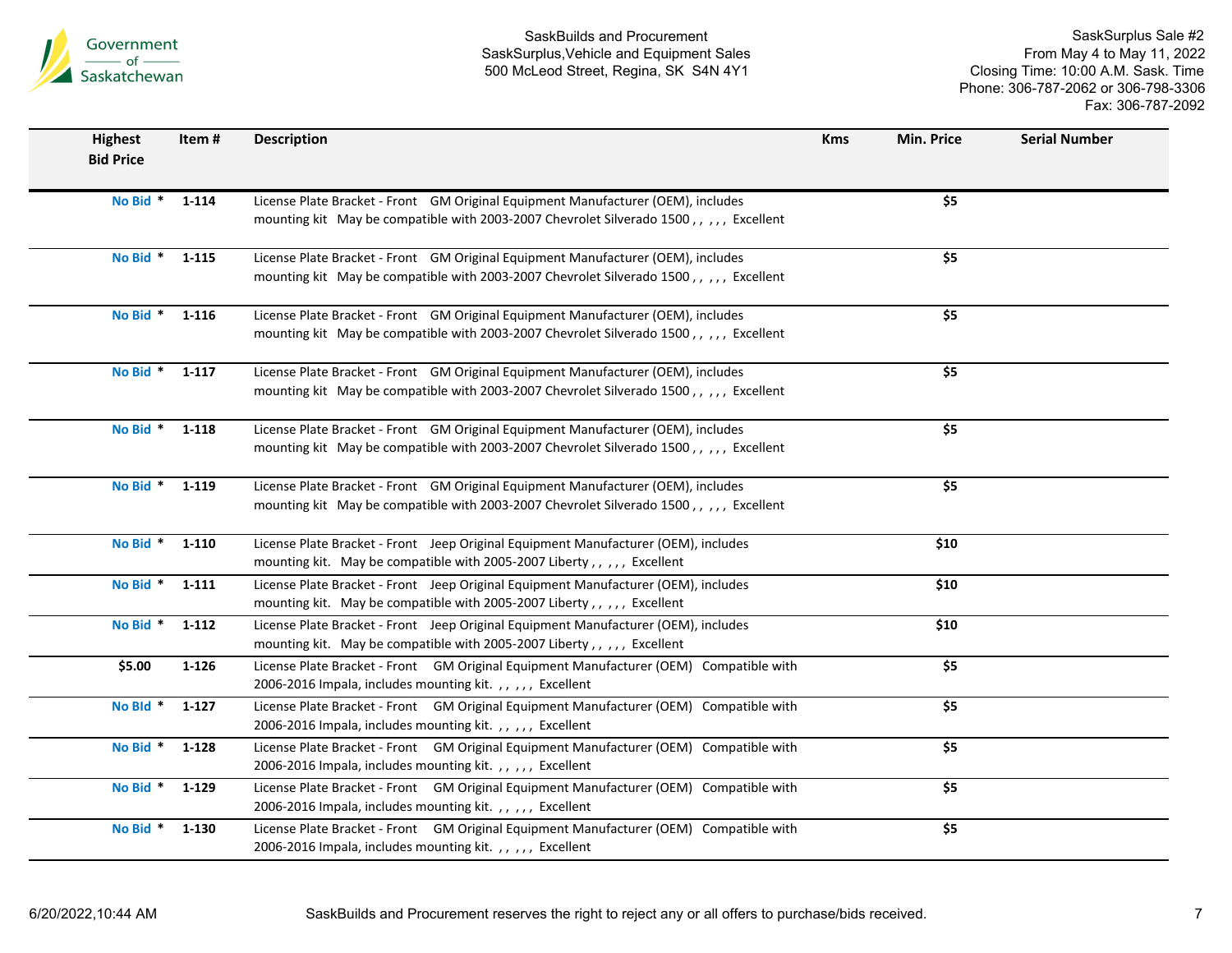

| <b>Highest</b><br><b>Bid Price</b> | Item#     | <b>Description</b>                                                                                                                                                                         | <b>Kms</b> | <b>Min. Price</b> | <b>Serial Number</b> |
|------------------------------------|-----------|--------------------------------------------------------------------------------------------------------------------------------------------------------------------------------------------|------------|-------------------|----------------------|
| No Bid *                           | 1-131     | License Plate Bracket - Front GM Original Equipment Manufacturer (OEM) Compatible with<br>2006-2016 Impala, includes mounting kit.,,,,, Excellent                                          |            | $\overline{\$5}$  |                      |
| \$20.51                            | $2 - 115$ | Mud Flap Front Only may be compatible with 2009-2013 Dodge Ram 1500,,,,, Excellent                                                                                                         |            | \$10              | 800128               |
| \$20.51                            | $2 - 116$ | Mud Flap Rear Only may be compatible with 2009-2013 Dodge Ram 1500,,,,, Excellent                                                                                                          |            | \$10              | 800128               |
| \$22.00                            | $2 - 114$ | Mud flaps 1 Set Cloud Rider "Stone Guard" best suited for full and mid size trucks, vans and<br>SUV's.,,,,, Excellent                                                                      |            | \$10              |                      |
| No Bid *                           | $2 - 123$ | Mud flaps Mopar OEM (orginal equipment manufacturer) May be compatible with 2013,<br>2014, 2015 Jeep Patriot and Compass, 2 flat spash gaurds in package, front or rear.,,,,,<br>Excellent |            | \$10              |                      |
| No Bid *                           | $2 - 124$ | Seat OEM, Grey Fabric 3rd row, backrest folds down. May be compatible with a 2007<br>Dodge Caravan.,,,,,Fair                                                                               |            | \$5               | 170076               |
| \$40.51                            | $2 - 127$ | Seats Set of 4 Grey Cloth three seats are 53 inches long. One seat is 64 inches long. May be<br>compatible with a 2007 E350 Ford van.,,,,, Fair                                            |            | \$10              | 422758               |
| No Bid *                           | $1 - 132$ | Shield for Inner Fender 1 set Chrysler Original Equipment Manufacturer (OEM) 1 right and<br>1 left, rear only, may be compatible with a 2008 Chrysler 1500, 2500 or 3500,,,,, Excellent    |            | \$10              |                      |
| No Bid * 1-133                     |           | Shield for Inner Fender 1 set Chrysler Original Equipment Manufacturer (OEM) 1 right and<br>1 left, rear only, may be compatible with a 2008 Chrysler 1500, 2500 or 3500,,,,, Excellent    |            | \$10              |                      |
| No Bid *                           | 1-134     | Shield for Inner Fender 1 set Chrysler Original Equipment Manufacturer (OEM) 1 right and<br>1 left, rear only, may be compatible with a 2008 Chrysler 1500, 2500 or 3500,,,,, Excellent    |            | \$10              |                      |
| No Bid * 12-118                    |           | Spare Tire Lof of 4, 16 inch, 135/70R/16, Continental compact temporary spare on a steel<br>rim. May be compatible with a 2008 Chev Uplander.,,,,, Good                                    |            | \$10              |                      |
| No Bid * 12-119                    |           | Spare Tire 16 inch, 135/70R/16, Continental compact temporary spare on a steel rim. May<br>be compatible with a 2008 Chev Uplander.,,,,,Good                                               |            | \$10              |                      |
| No Bid *                           | $2 - 106$ | Spare Tire Box Mount application specifics unknown, can be installed in truck bed,,,,,<br>Fair                                                                                             |            | \$5               |                      |
| \$27.55                            | $2 - 113$ | Storage Cabinet Metal 65" tall - 36" wide - 18" deep. 1 adjustable shelf, 2 doors, 1 key,,,,<br>, Fair                                                                                     |            | \$10              |                      |
| No Bid * 2-107                     |           | Tail Light Mopar (Chrysler) left rear, used, scratched,,,,,, Good                                                                                                                          |            | \$25              | Part# 5113205AB      |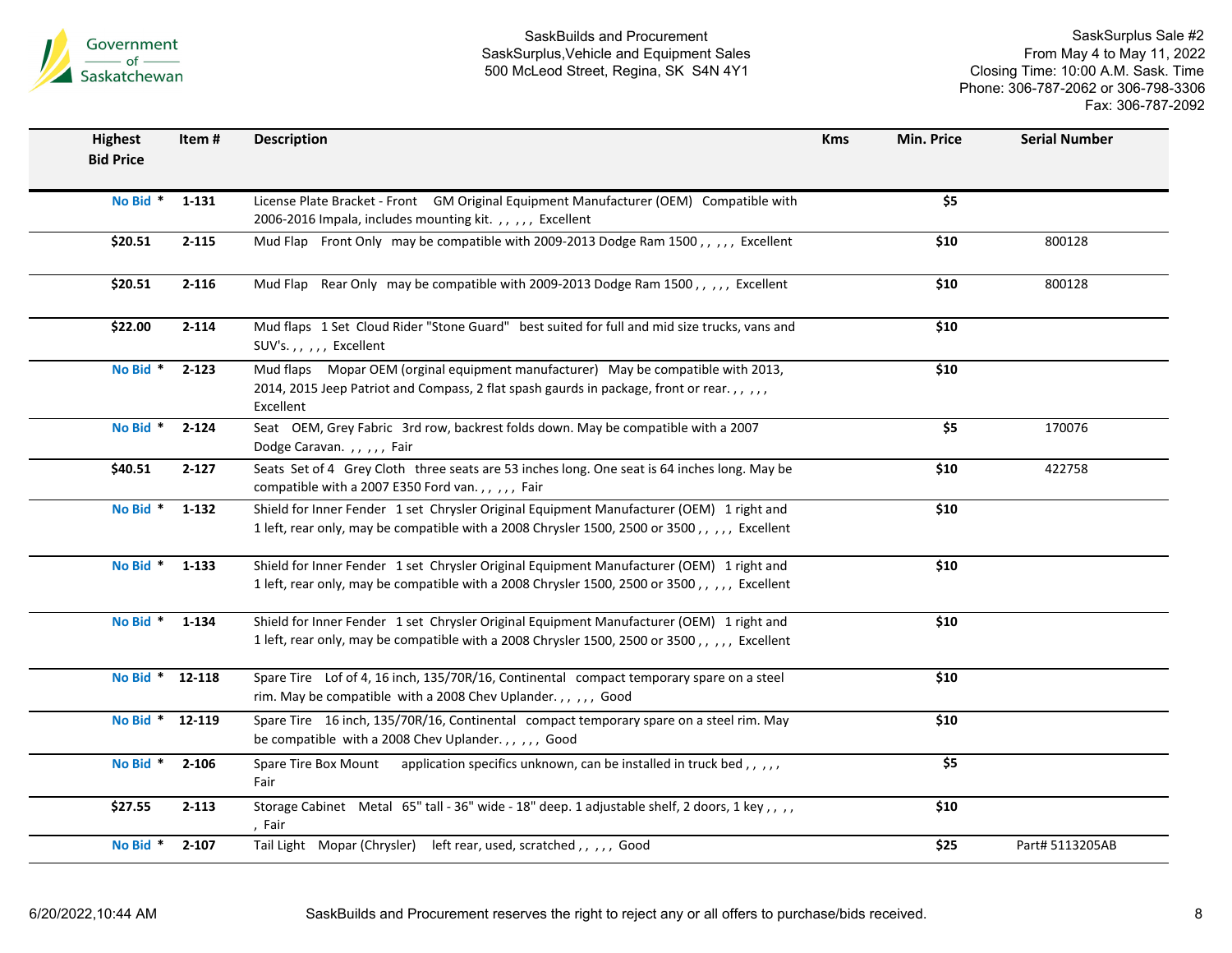

|        | <b>Highest</b><br><b>Bid Price</b> | Item#     | <b>Description</b>                                                                                                                                                                        | <b>Kms</b> | Min. Price | <b>Serial Number</b> |
|--------|------------------------------------|-----------|-------------------------------------------------------------------------------------------------------------------------------------------------------------------------------------------|------------|------------|----------------------|
|        |                                    |           |                                                                                                                                                                                           |            |            |                      |
|        | \$223.00                           | 1-150     | Tailgate Chevrolet, metal may be compatible with several years of Chevrolet Silverado                                                                                                     |            | \$200      |                      |
|        |                                    |           | (1500, 2500, 3500) starting with 2004. Has paint chips and slight scratches, missing support                                                                                              |            |            |                      |
|        | $$101.00$ *                        | $2 - 125$ | cables, white in color.,,,,, Good<br>Tailgate OEM (orginal equipment manufacturer) may be compatible with several years of                                                                |            | \$200      |                      |
|        |                                    |           | Silverado starting with 2004 - 1500, 2500, 3500, slight scratches and dents, white in color.,,,                                                                                           |            |            |                      |
|        |                                    |           | ,, Good                                                                                                                                                                                   |            |            |                      |
|        | \$75.00 *                          | 2-126     | Tailgate  OEM (orginal equipment manufacturer)  may be compatible with several years of<br>Silverado starting with 2004 - 1500, 2500, 3500, slight scratches and dents, white in color.,, |            | \$200      |                      |
|        |                                    |           | , , Good                                                                                                                                                                                  |            |            |                      |
|        | No Bid * 12-104                    |           | Tailgate, Original Equipment Manufacturer (OEM) yellow in color May be compatible with a                                                                                                  |            | \$200      | A04007               |
|        |                                    |           | 2004 Chev. Siverado 3500 extended cab. May not be complete.,,,,,, Good                                                                                                                    |            |            |                      |
|        | No Bid * 12-105                    |           | Tailgate, Original Equipment Manufacturer (OEM) yellow in color May be compatible with a                                                                                                  |            | \$200      |                      |
|        |                                    |           | 2004 Chev. Siverado 3500 extended cab. May not be complete.,,,,,, Good                                                                                                                    |            |            |                      |
|        | No Bid *                           | 12-106    | Tailgate, Original Equipment Manufacturer (OEM) yellow in color May be compatible with a                                                                                                  |            | \$200      |                      |
|        |                                    |           | 2004 Chev. Siverado 3500 extended cab. May not be complete.,,,,,, Good                                                                                                                    |            |            |                      |
|        | No Bid *                           | $1 - 151$ | Tire 17 inch, P225/55R/17, Goodyear Assurance. M+S. Manufacture date: week 02, year                                                                                                       |            | \$10       |                      |
|        |                                    |           | 2017.,,,,, Fair                                                                                                                                                                           |            |            |                      |
|        | No Bid *                           | 12-110    | Tire 17 inch, P225/55R/17, Firestone All Season, M+S. Manufacture date: week 44, year<br>2019.,,,,, Good                                                                                  |            | \$50       |                      |
|        | \$55.51                            | 12-113    | Tire 17 inch, P245/70R/17, General Grabber HTS, M+S. Manufacture date: week 30, year                                                                                                      |            | \$50       |                      |
|        |                                    |           | 2015.,,,,, Good                                                                                                                                                                           |            |            |                      |
|        | No Bid *                           | $2 - 102$ | Tires Lot of 3 16 inch, 215/65R/16, Sumitomo HTR Enhance L/X manufacture date: week 27,                                                                                                   |            | \$120      |                      |
|        |                                    |           | year 2018.,,,,,Good                                                                                                                                                                       |            |            |                      |
| *MT    |                                    | $2 - 103$ | Tires Lot of 4 17 inch, 265/70R17, Bridgestone Dueler A/T manufacture date: week 18, year                                                                                                 |            | \$250      |                      |
|        |                                    |           | 2021.,,,,, Excellent                                                                                                                                                                      |            |            |                      |
|        | \$75.00                            | $2 - 104$ | Tires Lot of 4 16 inch, P205/60R/16, Goodyear Assurance. M+S manufacture date: week 42,                                                                                                   |            | \$40       |                      |
|        |                                    |           | year 2011.,,,,, Poor                                                                                                                                                                      |            |            |                      |
|        | \$212.12                           | $2 - 118$ | Tires Lot of 4 16 inch, P225/60R/16, Firestone FR710. M+S manufacture date: week 02, year<br>2017.,,,,, Good                                                                              |            | \$160      |                      |
| $*$ MT |                                    | $2 - 119$ | Tires Lot of 4 17 inch, 215/60R/17, Sumitomo HTR LX2 Enhance. M+S manufacture date:                                                                                                       |            | \$160      |                      |
|        |                                    |           | week 22, year 2019.,,,,, Good                                                                                                                                                             |            |            |                      |
|        | \$178.22                           | $2 - 120$ | Tires Lot of 4 17 inch, P215/60R/17, Firestone FR710. M+S manufacture date: week 41, year                                                                                                 |            | \$120      |                      |
|        |                                    |           | 2016.,,,,, Fair                                                                                                                                                                           |            |            |                      |
|        |                                    |           |                                                                                                                                                                                           |            |            |                      |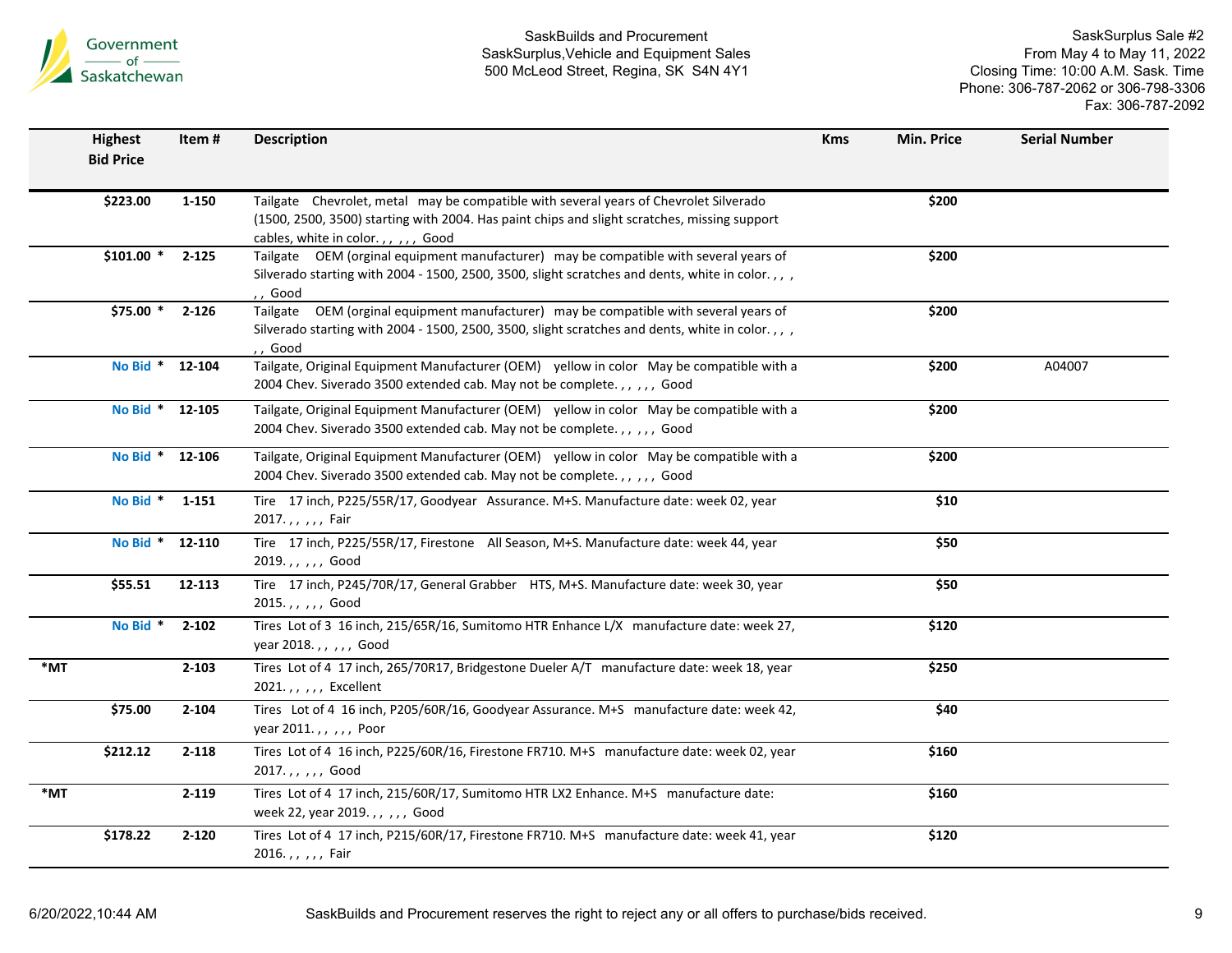

SaskSurplus Sale #2 From May 4 to May 11, 2022 Closing Time: 10:00 A.M. Sask. Time Phone: 306-787-2062 or 306-798-3306 Fax: 306-787-2092

| <b>Highest</b><br><b>Bid Price</b> | Item #    | <b>Description</b>                                                                                                                                                                                                                                                                                                                                                                                                                                                                                                                                                        | <b>Kms</b> | Min. Price | <b>Serial Number</b> |
|------------------------------------|-----------|---------------------------------------------------------------------------------------------------------------------------------------------------------------------------------------------------------------------------------------------------------------------------------------------------------------------------------------------------------------------------------------------------------------------------------------------------------------------------------------------------------------------------------------------------------------------------|------------|------------|----------------------|
|                                    |           |                                                                                                                                                                                                                                                                                                                                                                                                                                                                                                                                                                           |            |            |                      |
| \$381.00                           | $2 - 121$ | Tires Lot of 4 17 inch, P265/60R/17, Firestone Firehawk GT Pursuit. M+S manufacture date:<br>week 21, year 2019.,,,,,, Good                                                                                                                                                                                                                                                                                                                                                                                                                                               |            | \$200      |                      |
| \$58.00                            | $2 - 122$ | Tires Lot of 2 17 inch, P265/60R/17, Goodyear Eagle RS-A. M+S manufacture date: week 17,<br>year 2017. , , , , , Poor                                                                                                                                                                                                                                                                                                                                                                                                                                                     |            | \$25       |                      |
| No Bid *                           | $2 - 128$ | Tire 16 inch, 225/65R/16, Sailun IceBlazer, Snowflake manufacture date. Week 16, year<br>2021.,,,,, Good                                                                                                                                                                                                                                                                                                                                                                                                                                                                  |            | \$40       |                      |
| \$218.14                           | $2 - 129$ | Tires Lot of 4 16 inch, 225/60R/16, Firestone All Season. M+S. manufacture date: week 25,<br>year 2020.,,,,, Good                                                                                                                                                                                                                                                                                                                                                                                                                                                         |            | \$160      |                      |
| No Bid *                           | $2 - 130$ | Tires Lot of 2 16 inch, 205/60R/16, Matrix Tour RD Multi-mile. manufacture date: week 44,<br>year 2011,,,,,Fair                                                                                                                                                                                                                                                                                                                                                                                                                                                           |            | \$50       |                      |
| \$102.02                           | $2 - 131$ | Tires Lot of 4 16 inch, 225/60R/16, Sumitomo HTR Enhance L/X. M+S manufacture date:<br>week 19, year 2017,,,,,, Poor                                                                                                                                                                                                                                                                                                                                                                                                                                                      |            | \$40       |                      |
| \$204.47                           | $2 - 132$ | Tires Lot of 4 16 inch, 215/65R/16, Sumitomo HTR Enhance L/X. M+S. manufacture date:<br>week 05, year 2018.,,,,,, Good                                                                                                                                                                                                                                                                                                                                                                                                                                                    |            | \$160      |                      |
| \$36.53                            | 2-108     | total length measures 18', 2' of chain at each end with hooks, nylon, yellow in<br>Tow Rope<br>color.,,,,, Good                                                                                                                                                                                                                                                                                                                                                                                                                                                           |            | \$20       |                      |
| \$1,531.77                         | $2 - 133$ | Trailer Brandt, Cable Reel, Hydraulic pintle eye hook up, 196" length 196" x 101" wide,<br>hydraulic cable dolly, with 3 hydraulic pump jacks: 1 for lifting the tongue, 2 to lift the arms.<br>RV 7 flat blade style connection, 1 rear stabilizer jacks, tires 1200x20 14 ply, 1 small reel bar.,<br>, , , , Good                                                                                                                                                                                                                                                       |            | \$500      | 36508                |
| \$5,100.00                         | $2 - 135$ | Trailer 2009 Majestik-Curtis, L260C-TILT Tandem Axle Flat Deck adjustable pintle eye hook<br>up, 12,000lb, 7' wide by 6' on non-tilt part, tilt deck part: 7' x 12' long, total length: 24', pin<br>style deck hold down, 2 load ramps, small round pin style trailer connection, electric trailer<br>brakes, has frt bulk head 18" by 7 ft, has 8 D ring tie down hooks on tilt deck. has tongue jack,<br>tongue is 63", 4 bunk holders on front deck, metal floor plates, 5 ST235-80/R16 tires includes<br>spare mounted on tongue, and storage bin on tongue.,,,,,Good |            | \$500      | 2M9FS52C79R151605    |
| \$3,207.00                         | $2 - 134$ | Trailer 1999 Trail Tech, Tandem Flat Deck equipment trailer 16,000 lb., adjustable pintle<br>eye, 7 flat blade RV style trailer connection, 80" wide, 98" outside fender to outside fender,<br>166" over all length of deck, has 6 D-ring tie down holders, has two 5' x 16" slide ramps, 65"<br>tongue, 20" rear slope deck, electric trailer brakes, tongue jack, has spare tire on tongue, LT<br>235 85R16 tires.,,,,,Good                                                                                                                                             |            | \$500      | 2CU138G96X2005419    |
| No Bid * 11-127                    |           | TV Samsung 14" screen, unsure if operational,,,,, Poor                                                                                                                                                                                                                                                                                                                                                                                                                                                                                                                    |            | \$1        | CT-3371XVM           |
| $$5.00*$                           | $2 - 109$ | Utility Lights<br>Lot of 2 red lights for a vehicle, to be mounted on rear frame.,,,,, Fair                                                                                                                                                                                                                                                                                                                                                                                                                                                                               |            | \$20       |                      |

6/20/2022,10:44 AM SaskBuilds and Procurement reserves the right to reject any or all offers to purchase/bids received. 10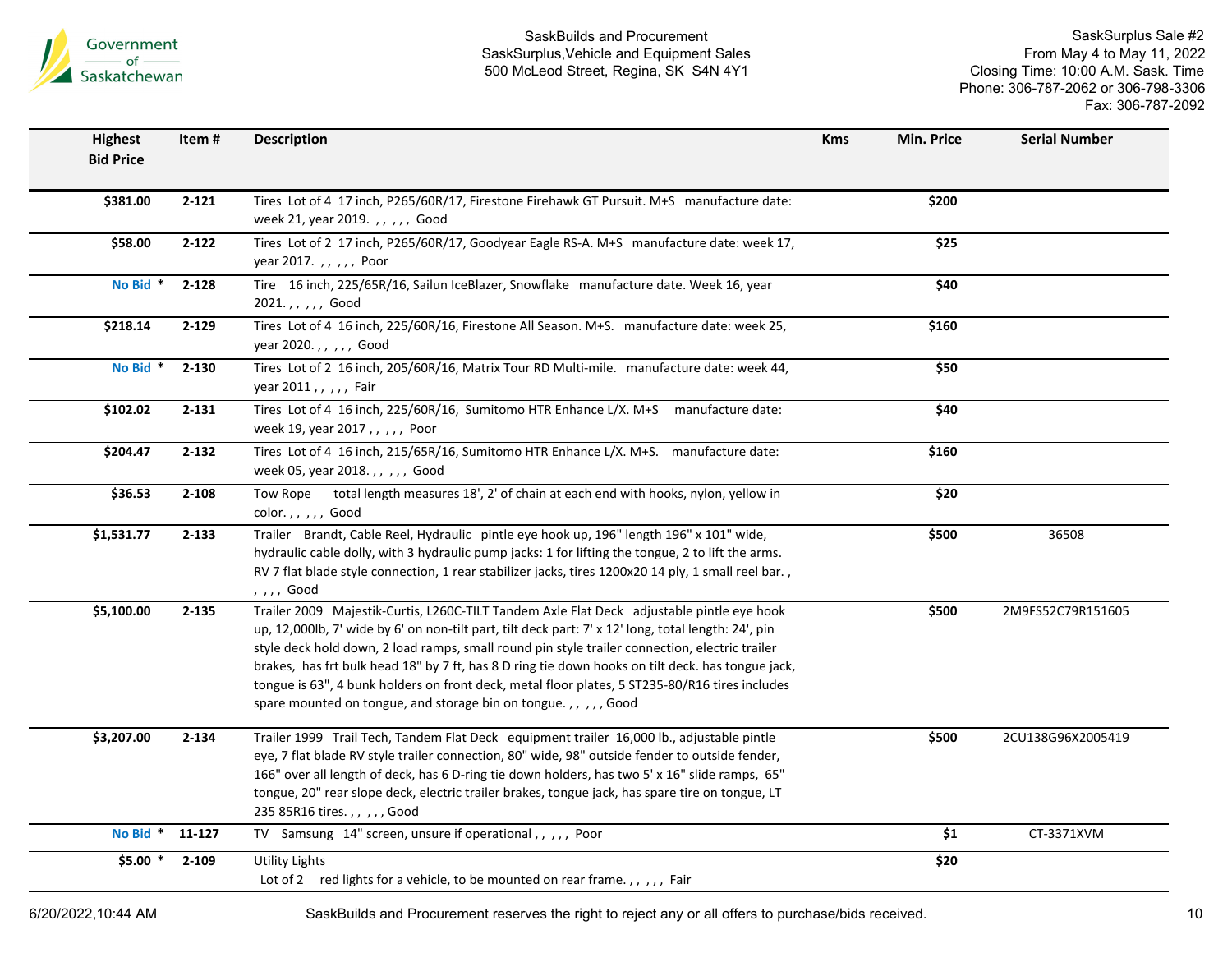

| <b>Highest</b><br><b>Bid Price</b> | Item #    | <b>Description</b>                                                                                                                                                                                                                                       | <b>Kms</b> | Min. Price | <b>Serial Number</b> |
|------------------------------------|-----------|----------------------------------------------------------------------------------------------------------------------------------------------------------------------------------------------------------------------------------------------------------|------------|------------|----------------------|
| $$5.00*$                           | 2-110     | Utility Lights<br>red lights for a vehicle, to be mounted on rear frame.,,,,, Fair<br>Lot of 2                                                                                                                                                           |            | \$20       |                      |
| \$20.00                            | 9-101     | Desk Steelcase, Double Pedestal, Metal, laminate top 60w x 30d & 60 long x 24 deep, two 2<br>drawer banks. Left Hand L-shaped, locks and keys. *Please note the desk comes disassembled -<br>joining brackets may not be included <sup>*</sup> ,,,,,Fair |            | \$1        |                      |
| No Bid *                           | 11-128    | Desk Steelcase, Double Pedestal, Metal, laminate top 60w x 30d & 60 long x 24 deep, two 2<br>drawer banks. Right Hand L-shaped, locks but no keys,,,,,Fair                                                                                               |            | \$1        |                      |
| \$11.50                            | $2 - 101$ | File Cabinet Vertical, 4 Drawer green in color, no keys, scuffed, scratched, ,,,,, Poor                                                                                                                                                                  |            | \$5        |                      |
| \$37.55                            | $2 - 117$ | Storage Cabinet Acco brand, metal 83" tall x 42" wide x 21 3/4" deep, 2 door. Doors slide<br>open to partially "disappear", no key, no shelves.,,,,, Fair                                                                                                |            | \$15       |                      |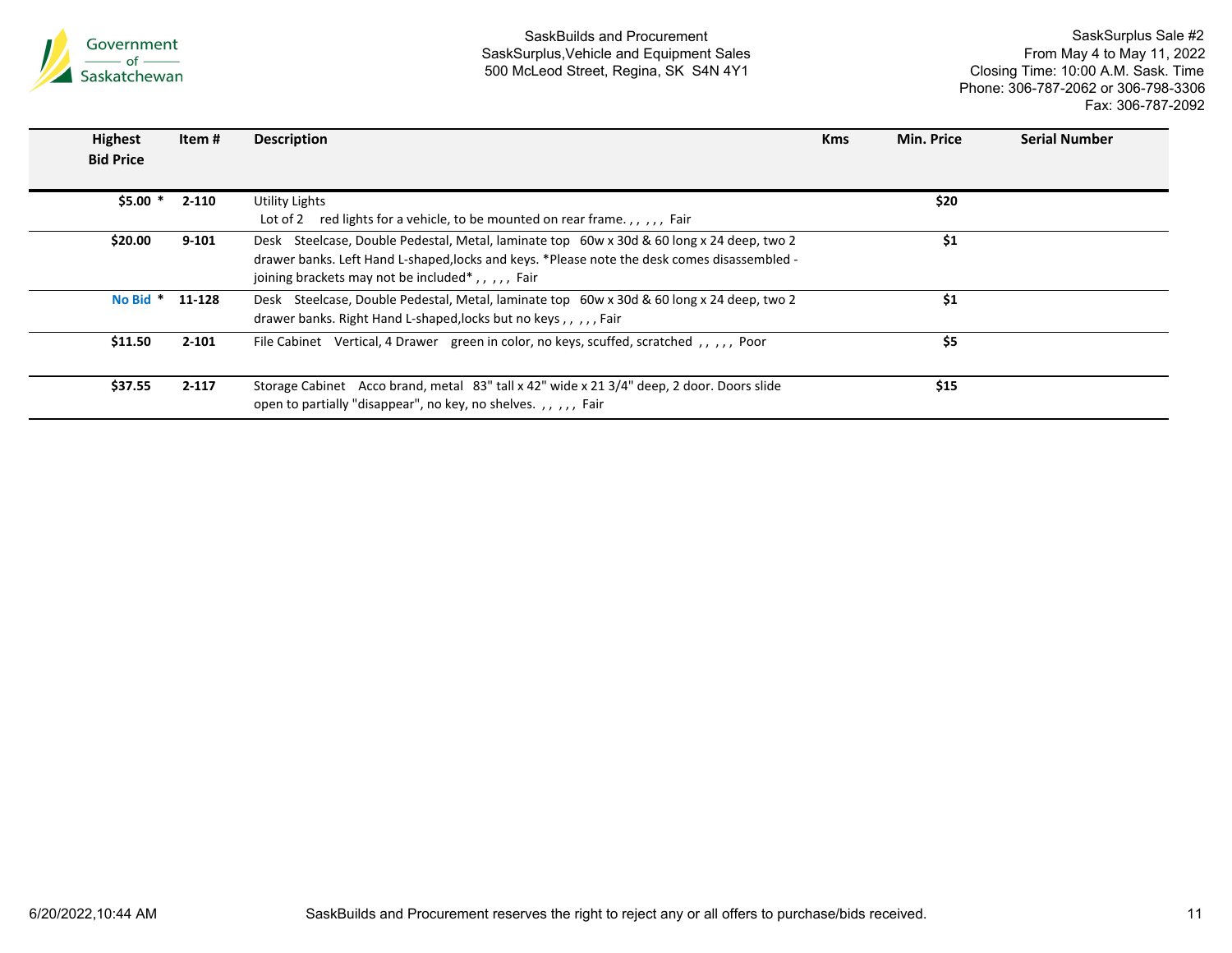

SaskSurplus Sale #2 From May 4 to May 11, 2022 Closing Time: 10:00 A.M. Sask. Time Phone: 306-787-2062 or 306-798-3306 Fax: 306-787-2092

|                   | <b>Highest</b>                                                                                                                         | Item #         | <b>Description</b>                                                                                                     | <b>Kms</b> | Min. Price | <b>Serial Number</b> |  |  |  |  |
|-------------------|----------------------------------------------------------------------------------------------------------------------------------------|----------------|------------------------------------------------------------------------------------------------------------------------|------------|------------|----------------------|--|--|--|--|
|                   | <b>Bid Price</b>                                                                                                                       |                |                                                                                                                        |            |            |                      |  |  |  |  |
|                   |                                                                                                                                        |                |                                                                                                                        |            |            |                      |  |  |  |  |
|                   |                                                                                                                                        |                | DUCK MOUNTAIN PROVINCIAL PARK, Parks, Culture and Sport, NW 27-30-30 W1, call for directions.                          |            |            |                      |  |  |  |  |
|                   | Contact Samantha Klapatiuk 306-542-5505, Samantha.klapatiuk@gov.sk.ca or Greg Podovinnikoff 306-542-5504, Greg.podovinnikoff@gov.sk.ca |                |                                                                                                                        |            |            |                      |  |  |  |  |
|                   |                                                                                                                                        | No Bid * 1-502 | DVDs Lot of 5 Saskatchewan Parks: Our Treasures, Our Legacy Sealed,,,,, New-                                           |            | \$1        |                      |  |  |  |  |
|                   |                                                                                                                                        |                | Unused                                                                                                                 |            |            |                      |  |  |  |  |
|                   | MOOSE JAW, Highways & Infrastructure, Fleet Services, 1 km south of Moose Jaw on Highway #2.                                           |                |                                                                                                                        |            |            |                      |  |  |  |  |
|                   | Contact Al Froehlich 306-694-3775, allan.froehlich@gov.sk.ca or Tara Watson 306-694-3773, tara.watson@gov.sk.ca                        |                |                                                                                                                        |            |            |                      |  |  |  |  |
|                   | \$6.00                                                                                                                                 | 1-503          | Air Compressor Curtis Pneumatic Machinery non-operational/motor siezed,,,,,,Broken<br>Repairable                       |            | \$1        | 9804-108             |  |  |  |  |
|                   |                                                                                                                                        |                | MOOSE JAW, Highways & Infrastructure, Fleet Services, Riverhurst Ferry operations yard- located 5km west of Riverhurst |            |            |                      |  |  |  |  |
|                   |                                                                                                                                        |                | Contact Al Froehlich 306-694-3775, allan.froehlich@gov.sk.ca                                                           |            |            |                      |  |  |  |  |
|                   | \$547.77                                                                                                                               | $2 - 502$      | Cable 1" 2018 approximately 8000 feet of used cable on a spool (right regular lay), 8x26WS,                            |            | \$1        |                      |  |  |  |  |
|                   |                                                                                                                                        |                | MBS 105,000 lbs., nom. weight 1.97 lbs/ft, some strands breaking due to wear.,,,,, Poor                                |            |            |                      |  |  |  |  |
|                   |                                                                                                                                        |                |                                                                                                                        |            |            |                      |  |  |  |  |
| *WD               |                                                                                                                                        | 2-503          | Cable 1" 2019<br>approximately 8000 feet of used cable on a spool (right regular lay), 8x26WS,                         |            | \$1        |                      |  |  |  |  |
|                   |                                                                                                                                        |                | MBS 105,000 lbs., nom. weight 1.97 lbs/ft, some strands breaking due to wear.,,,,, Poor                                |            |            |                      |  |  |  |  |
|                   |                                                                                                                                        |                | NIPAWIN, Environment, Compliance and Field Service, 210 - 1st St East.                                                 |            |            |                      |  |  |  |  |
|                   |                                                                                                                                        |                | Contact John Worsley 306-862-1790, john.worsley@gov.sk.ca                                                              |            |            |                      |  |  |  |  |
|                   | \$11.50                                                                                                                                | 1-567          | File Cabinet, Vertical, 4 Drawer Metal 18"w x 28"d x 51"h,,,,, Fair                                                    |            | \$1        |                      |  |  |  |  |
|                   |                                                                                                                                        |                |                                                                                                                        |            |            |                      |  |  |  |  |
|                   | \$10.50                                                                                                                                | 1-568          | File Cabinet, Vertical, 4 Drawer Metal 18"w x 28"d x 51"h,,,,, Fair                                                    |            | \$1        |                      |  |  |  |  |
|                   | \$12.50                                                                                                                                | 1-569          | File Cabinet, Vertical, 4 Drawer Metal 18"w x 28"d x 51"h - with lock and key,, ,,, Fair                               |            | \$1        |                      |  |  |  |  |
|                   |                                                                                                                                        |                |                                                                                                                        |            |            |                      |  |  |  |  |
|                   |                                                                                                                                        |                | <b>OUTLOOK, Agriculture, Crops and Irrigation, 410 Saskatchewan Avenue W.</b>                                          |            |            |                      |  |  |  |  |
|                   |                                                                                                                                        |                | Contact Heather Duczek-Reynolds at 306-867-5527, 306-541-4408 or heather.duczek-reynolds@gov.sk.ca                     |            |            |                      |  |  |  |  |
|                   | <b>No Bid</b>                                                                                                                          | 1-509          | File Cabinet Lateral, 4 Drawer 36w x 18d x 64h, lock and key, beige,,,,,,Fair                                          |            | \$1        |                      |  |  |  |  |
|                   |                                                                                                                                        |                | PRINCE ALBERT, Saskatchewan Public Safety Agency, Hwy #2 North, call for directions.                                   |            |            |                      |  |  |  |  |
|                   |                                                                                                                                        |                | Contact Barb Chartier 306-953-3240, barb.chartier@gov.sk.ca                                                            |            |            |                      |  |  |  |  |
|                   | No Bid *                                                                                                                               | $2 - 515$      | Bookcase Wooden 3 shelves, brown, 48"L x 16"W x 47.5"H, operational.,,,,, Good                                         |            | \$1        | 125501               |  |  |  |  |
| $*_{\mathsf{MT}}$ |                                                                                                                                        | $2 - 516$      | Cabinet Lateral, 2 Drawer mobile pedestal, beige, 36"L x 24"W x 27"H, operational.,,,,,                                |            | \$1        | 108375               |  |  |  |  |
|                   |                                                                                                                                        |                | Good                                                                                                                   |            |            |                      |  |  |  |  |

6/20/2022,10:44 AM SaskBuilds and Procurement reserves the right to reject any or all offers to purchase/bids received. 12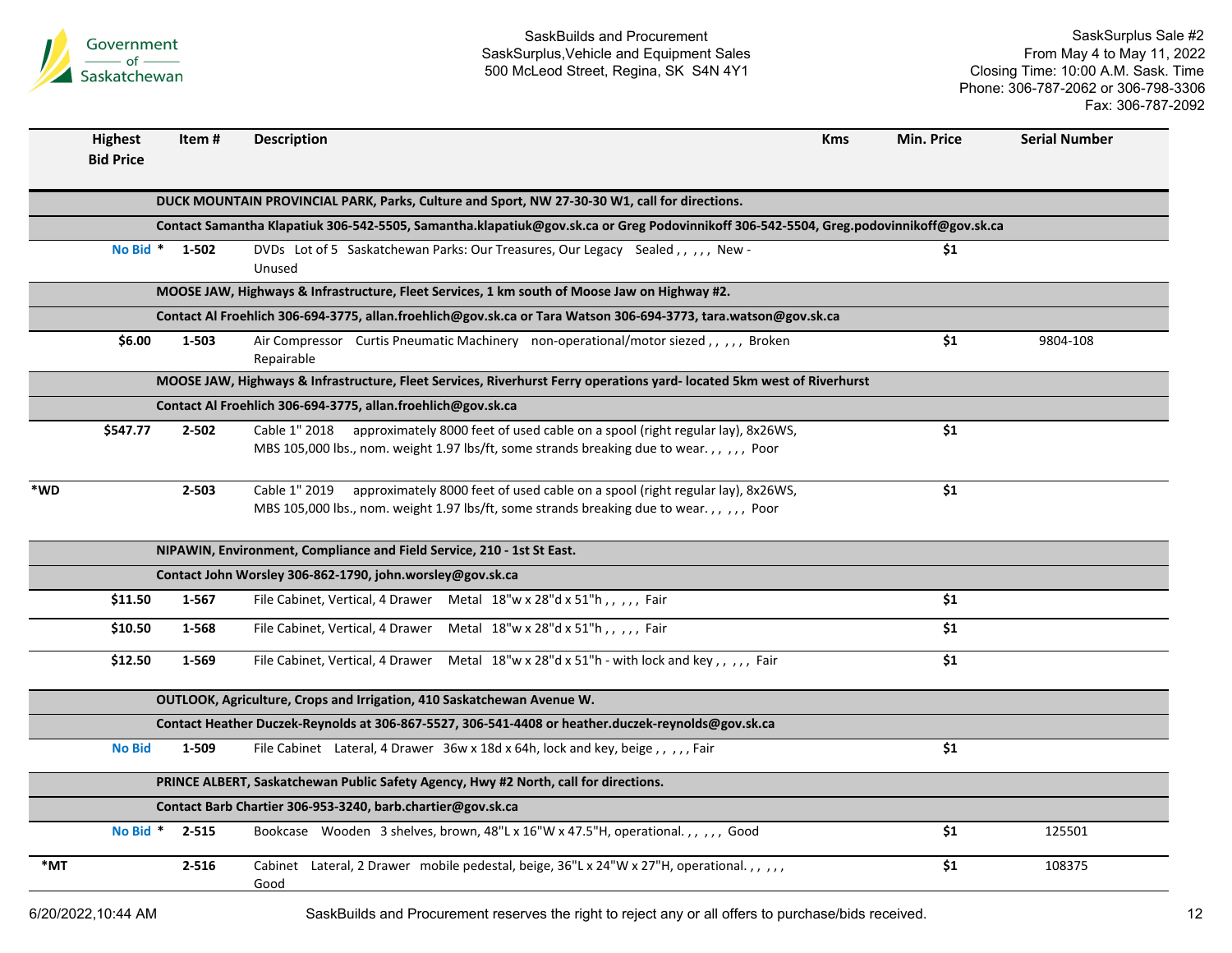

|                   | <b>Highest</b><br><b>Bid Price</b> | Item#     | <b>Description</b>                                                                                                                                                                                                          | <b>Kms</b> | Min. Price       | <b>Serial Number</b> |
|-------------------|------------------------------------|-----------|-----------------------------------------------------------------------------------------------------------------------------------------------------------------------------------------------------------------------------|------------|------------------|----------------------|
|                   | \$5.00                             | $2 - 517$ | Chair Ergonomic with arms, black leather-look, operational.,,,,, Fair                                                                                                                                                       |            | $\overline{\$1}$ | 991355               |
|                   | No Bid *                           | 2-518     | Chair Side with arms, cloth, blue/grey, operational.,,,,, Fair                                                                                                                                                              |            | \$1              | 125512               |
|                   | No Bid *                           | 2-519     | Chair Side with arms, multi-color pattern, operational.,,,,, Fair                                                                                                                                                           |            | \$1              | 102828               |
| *MT               |                                    | $2 - 520$ | Desk Pepperdust 59.5"L x 30"W x 29"H, has two drawers on both left and right hand side,<br>operational.,,,,, Good                                                                                                           |            | \$1              | 108620               |
|                   | No Bid *                           | $2 - 521$ | Hutch Pepperdust 2 doors, 42"L x 17.5"W x 42"H, operational.,,,,, Good                                                                                                                                                      |            | \$1              | 108640               |
| $*_{\mathsf{MT}}$ |                                    | $2 - 522$ | File Cabinet Lateral, 3 Drawer 36"L x 18"W x 40.5"H, beige metal, operational.,,,,,, Fair                                                                                                                                   |            | \$1              | 102609               |
| $*$ MT            |                                    | $2 - 523$ | File Cabinet Lateral, 4 Drawer 36"L x 18"W x 51.5"H, beige metal, operational.,,,,, Fair                                                                                                                                    |            | $\overline{\$1}$ | 125528               |
|                   |                                    |           | PRINCE ALBERT, Saskatchewan Public Safety Agency, Hwy #2 North, call for directions.                                                                                                                                        |            |                  |                      |
|                   |                                    |           | Contact Wanda Dickie 306-953-3434, wanda.dickie@gov.sk.ca or Tammy Lukaszuk 306-953-3392, tammy.luzaszuk@gov.sk.ca                                                                                                          |            |                  |                      |
|                   | No Bid * 2-524                     |           | Drum Unit (Remanufactured) SEBDR400R For use with Brother DCP-1200/DCP-1400; HL-<br>1230/1240/1250/1270N/1435/1440/1450/1470; IntelliFax-4100/IntelliFax-4100e, MFC-<br>8300/MFC-8500/MFC-8600/MFC-9600,,,,, New - Unused   |            | \$1              |                      |
|                   | No Bid * 2-525                     |           | Laser Cartridges Lot of 2 TN460 - Black For use with Brother DCP-1200/1400/1230/<br>1240/1250/1270/1270N/1440,1450,1470N,,,,, New - Unused                                                                                  |            | \$1              |                      |
|                   | No Bid * 2-526                     |           | Printer Cartridges Lot of 2 HP Laserjet 82X - Black For use with HP Laserjet 8100, 8150,,,,,<br>New - Unused                                                                                                                |            | \$1              |                      |
|                   | No Bid *                           | $2 - 527$ | Toner Cartidge (Remanufactured) SEBM451CR - Cyan For use with HP Laserjet Pro 300<br>Color M351/ MFP M375/MFP M375NW, Pro 400 Color<br>M451/M451DN/M451DW/M451NW/MFP M475/MFP M475DN/MFP M475DW,,,,, New-<br>Unused         |            | \$1              |                      |
|                   | No Bid *                           | 2-528     | Toner Cartidges Lot of 2 SAMSUNG 209 For use with SCX-4824, 4826, 4828, ML-2855,,,,,,<br>New - Unused                                                                                                                       |            | \$1              |                      |
|                   | No Bid * 2-529                     |           | Toner Cartidges (Remanufactured) Lot of 3 SEBM451BR - Black For use with HP LaserJet<br>Pro300 Color M351/MFP M375/MFP M375NW; Pro 400 color<br>M451/M451DN/M451DWM451NW/MFP M475/MFP M475DN/MFP M475DW,,,,, New-<br>Unused |            | \$1              |                      |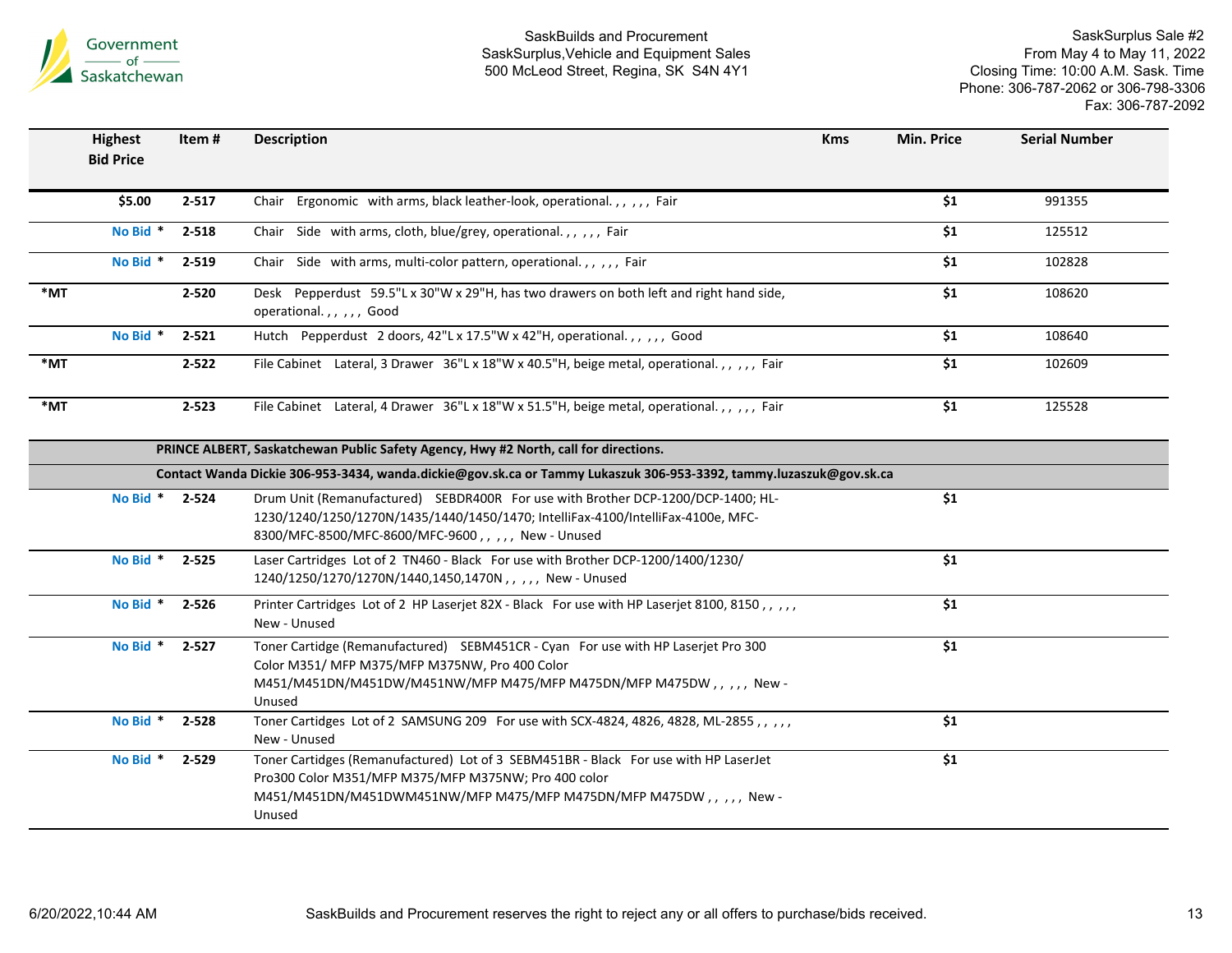

| <b>Highest</b><br><b>Bid Price</b> | Item# | <b>Description</b>                                                                                                                                                                                                                                                                                                                                                                                                                                                                                                                              | <b>Kms</b> | Min. Price             | <b>Serial Number</b> |
|------------------------------------|-------|-------------------------------------------------------------------------------------------------------------------------------------------------------------------------------------------------------------------------------------------------------------------------------------------------------------------------------------------------------------------------------------------------------------------------------------------------------------------------------------------------------------------------------------------------|------------|------------------------|----------------------|
| No Bid *                           | 2-530 | Toner Cartridge Brother TN-450, High yield - Black For use with HL-2220/2230/2240/2240D<br>HL-2270DW/2275DW/2280DW, DCP-7060D/7065DN, MFC-7240/7290/7360/7360N, MFC-<br>7365DN/7460DN/7860DW, FAX-2840/2940,,,,, New - Unused                                                                                                                                                                                                                                                                                                                   |            | $\overline{\$1}$       |                      |
| No Bid * 2-531                     |       | Toner Cartridge HP Laserjet 501A, Q6470A - Black For use with CP3505/3600/3800,,,,,<br>New - Unused                                                                                                                                                                                                                                                                                                                                                                                                                                             |            | \$1                    |                      |
| No Bid *                           | 2-532 | Toner Cartridge HP Laserjet 83A, CF-283A - Black For use with MFP M125, M127, M201,<br>M225,,,,, New - Unused                                                                                                                                                                                                                                                                                                                                                                                                                                   |            | \$1                    |                      |
| \$20.00                            | 2-533 | Toner Cartridge HPLaserjet 29X, C4129X - Black For use with HP Laserjet 5000, 5100,,,,,<br>New - Unused                                                                                                                                                                                                                                                                                                                                                                                                                                         |            | $\overline{\text{S1}}$ |                      |
| No Bid *                           | 2-534 | Toner Cartridges Lot of 3 HP Laserjet 29X C4129X - Black For use with HP Laserjet 5000,<br>5000N, 5000GN,,,,, New - Unused                                                                                                                                                                                                                                                                                                                                                                                                                      |            | \$1                    |                      |
| No Bid *                           | 2-535 | Toner Cartridges Lot of 3 HP Laserjet 35A, CB435A - Black For use with P1005, P1006,,,,,<br>New - Unused                                                                                                                                                                                                                                                                                                                                                                                                                                        |            | \$1                    |                      |
| \$20.00                            | 2-536 | Toner Cartridges Lot of 2 HPLaserjet 29X, C4129X - Black For use with HP Laserjet 5000<br>Series,,,,, New - Unused                                                                                                                                                                                                                                                                                                                                                                                                                              |            | \$1                    |                      |
| No Bid *                           | 2-537 | HP Ink Cartridge 45 Black For use with: HP Deskjet 710, 712, 720, 722, 820, 830, 832, 850,<br>855, 870, 880, 882, 890, 895, 930, 932, 935, 950, 952, 960, 970, 990, 995, 1000, 1100, 1120,<br>1220, 1600, 6122, 6127, 9300, HPDesignjet 700, 750, 755, HP Office jet G55, G85, G95, K60,<br>K80, R40, R60, R80, T45, T65, HP Officejet Pro 1150, 1170, 1175, HP Photosmart P1000,<br>P1100, 1115, 1215, 1218, 1315, HP Color Copier 110, 120, 140, 145, 150, 155, 160, 170, 180,<br>190, 210, 260, 270, 280, 290, HP Fax 1220,,,,, New - Unused |            | \$1                    |                      |
| \$7.85                             | 2-538 | HP Ink Cartridge 951XL - Cyan For use with: HP Officejet Pro 200z, 251dw, 276dw, 8100,<br>8110, 8600, 8610, 8615, 8620, 8625, 8630, 8700,,,,, New - Unused                                                                                                                                                                                                                                                                                                                                                                                      |            | $\overline{\$1}$       |                      |
| \$7.85                             | 2-539 | HP Ink Cartridge 951XL - Magenta For use with: HP Office iet Pro 200z, 251dw, 276dw,<br>8100, 8110, 8600, 8610, 8615, 8620, 8625, 8630, 8700,,,,, New - Unused                                                                                                                                                                                                                                                                                                                                                                                  |            | \$1                    |                      |
| \$7.85                             | 2-540 | HP Ink Cartridge 951XL - Yellow For use with: HP Officejet Pro 8100, 8110, 8600,,,,,, New<br>- Unused                                                                                                                                                                                                                                                                                                                                                                                                                                           |            | \$1                    |                      |
| No Bid *                           | 2-541 | HP Ink Cartridge 97 Tri-color-Magenta, Yellow, Cyan For use with: HP Deskjet 460, 5740,<br>5940, 6520, 6540, 6620, 6830, 6840, 6940, 6980, 6988, 9800, HO Officejet H470, 100, 150,<br>6200, 6210, 7210, 7310, 7410, HP Photosmart B8350, 325, 335, 375, 385, 422, 425, 428, 475,<br>2610, 2710, 8049, 8050, 8150, 8450, 8750, HP Printer/Scanner/Copier 1600, 1610, 2350,<br>2355,,,,, New - Unused                                                                                                                                            |            | \$1                    |                      |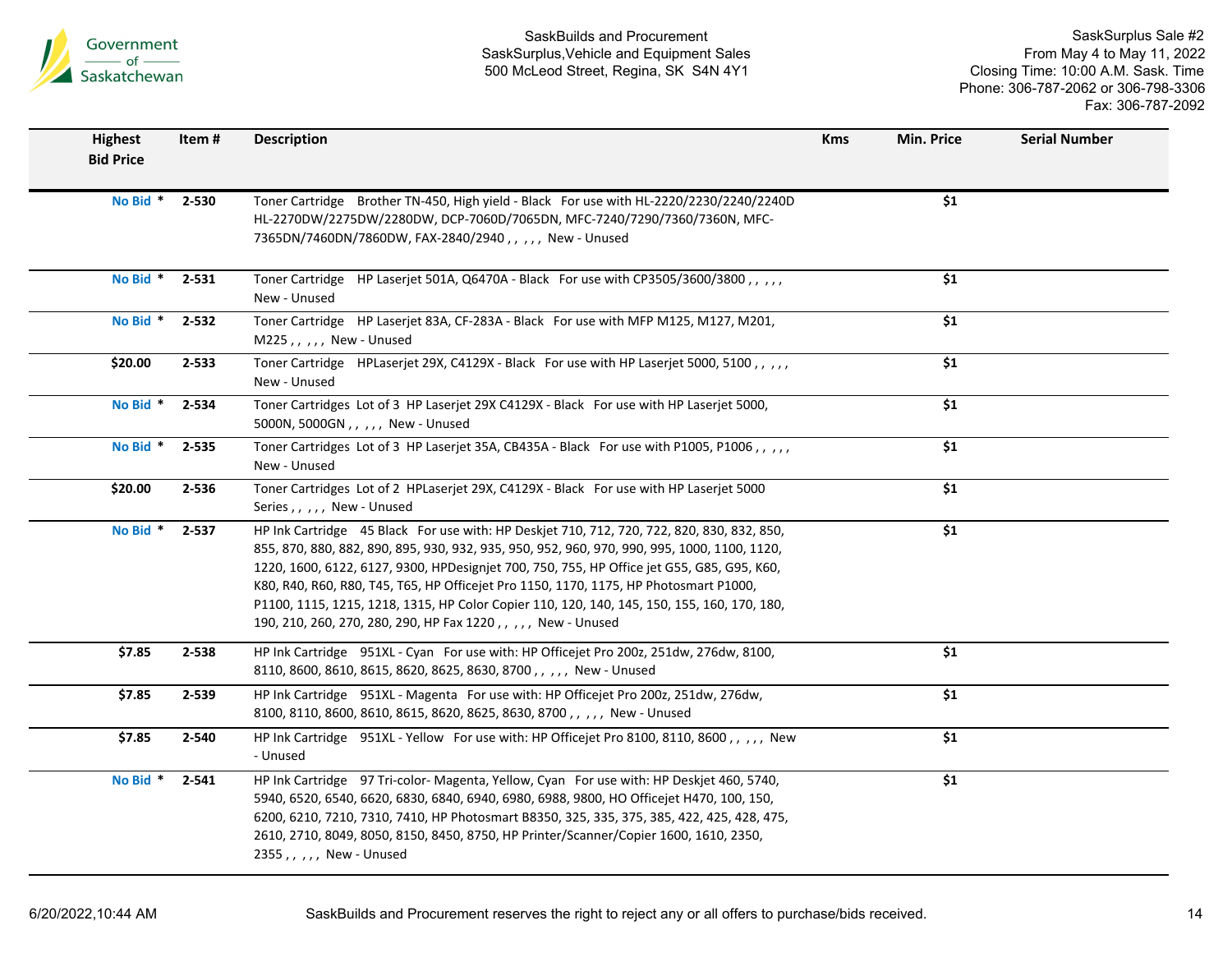

| <b>Highest</b><br><b>Bid Price</b> | Item #    | <b>Description</b>                                                                                                                                                                                                                                                                                                                                                                                                                                                                                                 | <b>Kms</b> | <b>Min. Price</b> | <b>Serial Number</b> |
|------------------------------------|-----------|--------------------------------------------------------------------------------------------------------------------------------------------------------------------------------------------------------------------------------------------------------------------------------------------------------------------------------------------------------------------------------------------------------------------------------------------------------------------------------------------------------------------|------------|-------------------|----------------------|
| No Bid *                           | $2 - 542$ | HP Ink Cartridges Lot of 2 78 Tri-color Cartridge - Magenta, Cyan, Yellow For use with: HP<br>Deskjet 920, 930, 932, 935, 940, 950, 952, 960, 970, 990, 995, 1220, 3820, 6122, 6127, 9300,<br>HP OfficeJet 5110, G55, G85, G95, K60, K80, V40, HP Photosmart P1000, P1100, 1115, 1215,<br>1218, 1315, HP Color Copier 180, 190, 280, 290, HP Digital copier 310, HP<br>Printer/Scanner/Copier 750, 950 HP Fax 1220, 1230,,,,, New - Unused                                                                         |            | \$1               |                      |
| \$10.00                            | $2 - 543$ | HP Ink Cartridges Lot of 2 950XL HP High Capacity - Black For use with: HP Officejet Pro<br>200z, 251dw, 276dw, 8100, 8110, 8600, 8610, 8615, 8620, 8625, 8630, 8700,,,,, New -<br>Unused                                                                                                                                                                                                                                                                                                                          |            | \$1               |                      |
| No Bid *                           | 2-544     | HP Inkjet Print Cartridge 23 Tri-color - Magenta, Cyan, Yellow For use with: HP Deskjet 710,<br>712, 720, 722, 810, 812, 830, 832, 880, 882, 885, 887, 890, 895, 1120, HP color copier 140,<br>145, 150, 155, 160, 170, 260, 270, HP Printer/scanner/copier 500, HP officejet r40, r60, r80,<br>r45, r65, HP Officejet Pro 1170c, 1175c,,,,, New - Unused                                                                                                                                                          |            | \$1               |                      |
| No Bid *                           | 2-545     | HP Inkjet Print Cartridge 99 Photo - Pink, Blue, Black For use with: HP Deskjet C4280,<br>C5280, D4145, D4155, D4160, 460,5440, 5740, 5940, 6520, 6540, 6620, 6830, 6840, 6940,<br>6980, 9800, HP Photosmart B8350, C3140, C3150, C3180, C4140, C4150, C4180, D5060,<br>D5065, D5069, D5145, D5155, D5160, 2570, 2575, N5610, 2710, 7850, 8050, 8150, 8450,<br>8750, HP Officejet J5780, 6200, 6210, 6310, 7210, 7310, 7410, HP Printer/Scanner/Copier<br>1507, 1510, 1600, 1610, 2350, 2355, , , , , New - Unused |            | \$1               |                      |
| No Bid * 2-546                     |           | Inkjet Cartridge (Remanufactured) 96 Black Compatible with: Deskjet 5740, 5740XI, 5940,<br>5940XI, 6520, 6520XI, 6540, 6540DT, 6540XI, 6620, 6620XI, 6830V, 6840, 6840DT, 6840XI,<br>6940, 6940DT, 6980, 6980DT, 6988, 6988DT, 9800, 6800D, Officejet: 7210, 7210V, 7210XI,<br>7310, 7310XI, 7410, 7410XI, Photosmart: 2610, 2610V, 2610XI, 2710, 2710XI, 8050, 8150V,<br>8150XI, B8350, 8450, 8450XI, 8750, , , , , New - Unused                                                                                  |            | \$1               |                      |
| No Bid *                           | $2 - 547$ | Inkjet Printer Cartridges Lot of 8 Combo-pack 2-HP Inkjet print Cartridges - 15 Black & 78 Tri-<br>color (Magenta, Cyan, Yellow) For use with: HP Deskjet 920, 940, 3820, HP Officejet v40,<br>5110, HP Digital Copier 310, HP Printer/Scanner/Copier 750, 950, HP Fax 1230,,,,, New -<br>Unused                                                                                                                                                                                                                   |            | \$1               |                      |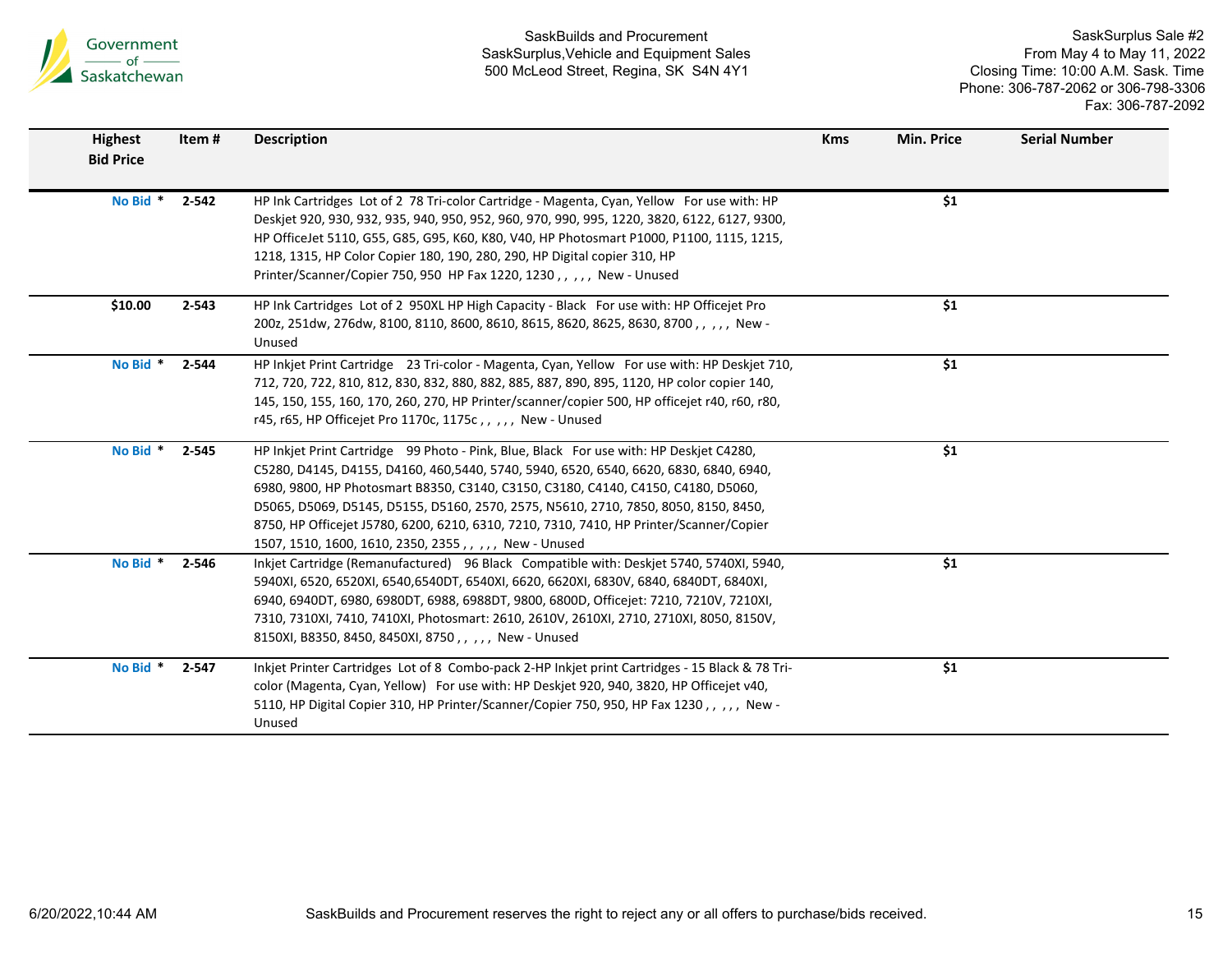

| <b>Highest</b><br><b>Bid Price</b> | Item#     | <b>Description</b>                                                                                                                                                                                                                                                                                                                                                                                                                                                                                                                                                                                                                                                                                                                                     | <b>Kms</b>    | Min. Price       | <b>Serial Number</b> |
|------------------------------------|-----------|--------------------------------------------------------------------------------------------------------------------------------------------------------------------------------------------------------------------------------------------------------------------------------------------------------------------------------------------------------------------------------------------------------------------------------------------------------------------------------------------------------------------------------------------------------------------------------------------------------------------------------------------------------------------------------------------------------------------------------------------------------|---------------|------------------|----------------------|
|                                    |           | SASKATOON, Environment, Fish, Wildlife and Lands Branch, 112 Research Dr.                                                                                                                                                                                                                                                                                                                                                                                                                                                                                                                                                                                                                                                                              |               |                  |                      |
|                                    |           | Contact Amy Nixon 306-220-2846, amy.nixon@gov.sk.ca                                                                                                                                                                                                                                                                                                                                                                                                                                                                                                                                                                                                                                                                                                    |               |                  |                      |
| \$7.85                             | $1 - 557$ | Gas Detector MSA Altair maintenance free single gas detector, like new condition.,,,,,,<br>Good                                                                                                                                                                                                                                                                                                                                                                                                                                                                                                                                                                                                                                                        |               | \$1              |                      |
|                                    |           | SASKATOON, Western Canada Lotter Corp, 1935 1st Ave North                                                                                                                                                                                                                                                                                                                                                                                                                                                                                                                                                                                                                                                                                              |               |                  |                      |
|                                    |           | Contact Kevin Petersen 306-933-6816 / 306-230-4247, petersenk@wclc.com                                                                                                                                                                                                                                                                                                                                                                                                                                                                                                                                                                                                                                                                                 |               |                  |                      |
| \$1,777.77                         | 2-504     | Van 2012 Dodge Grand Caravan 2WD L3.3 V6 gas auto air, tilt, cruise, power windows, power<br>doors, power steering single axle, 3030mm wheel base, standard differential, tire size:<br>225/65/16, white, TOW ONLY, No SGI Inspection. It is unknown if any repairs or safety<br>concerns exist (if any). Requires a passed SGI Inspection to be licensed. Buyer assumes full<br>responsibility for repairs if required. 363,278 km, , PROBLEMS: tires, brakes, body exterior,<br>whindshield glass, windshield washer and wipers, paint and interior all in poor condition.<br>Needs brake work. Does not have a battery. Was in running condition when parked., As is,<br>Where is                                                                   | 363,278<br>km | \$1              | 2C4RDGBG8CR347519    |
| \$3,261.68                         | $2 - 553$ | Van 2013 Dodge Ram Cargo Van 2WD L3.3 V6 gas auto air, tilt, cruise, power windows, power<br>doors, power steering single axle, 3030mm wheel base, standard differential, tire size:<br>225/65/16, white, TOW ONLY, No SGI Inspection. It is unknown if any repairs or safety<br>concerns exist (if any). Requires a passed SGI Inspection to be licensed. Buyer assumes full<br>responsibility for repairs if required. 252,264 km, Recent repairs: new fuel pump and a recent<br>transmission service., PROBLEMS: vehicle will shut down intermittently while driving, no<br>warnings or error codes. Possiblility of not starting, not having gear access, and possible<br>electrical problems may exist. Tires in poor condition., As is, Where is | 252,264<br>km | \$1              | 2C4JRGAG3DR724047    |
|                                    |           | SMEATON, Parks, Culture & Sport, Narrow Hills Provincial Park                                                                                                                                                                                                                                                                                                                                                                                                                                                                                                                                                                                                                                                                                          |               |                  |                      |
|                                    |           | Contact Tanya White 306-426-2622, tanya.white@gov.sk.ca                                                                                                                                                                                                                                                                                                                                                                                                                                                                                                                                                                                                                                                                                                |               |                  |                      |
| \$2.00                             | 2-507     | Topographical Map Bedard Creek Printed,,,,,Fair                                                                                                                                                                                                                                                                                                                                                                                                                                                                                                                                                                                                                                                                                                        |               | $\overline{\$1}$ | 73 H/10              |
| \$2.00                             | 2-508     | Birchbark Lake Printed,,,,,Fair<br>Topographical Map                                                                                                                                                                                                                                                                                                                                                                                                                                                                                                                                                                                                                                                                                                   |               | \$1              | 73 H/11              |
| No Bid *                           | 2-509     | Birchbark Lake Printed,,,,,Fair<br>Topographical Map                                                                                                                                                                                                                                                                                                                                                                                                                                                                                                                                                                                                                                                                                                   |               | \$1              | 73 H/11              |
| \$10.00                            | $2 - 510$ | Topographical Map Candle Lake Printed,,,,,Fair                                                                                                                                                                                                                                                                                                                                                                                                                                                                                                                                                                                                                                                                                                         |               | \$1              | 73 H/14              |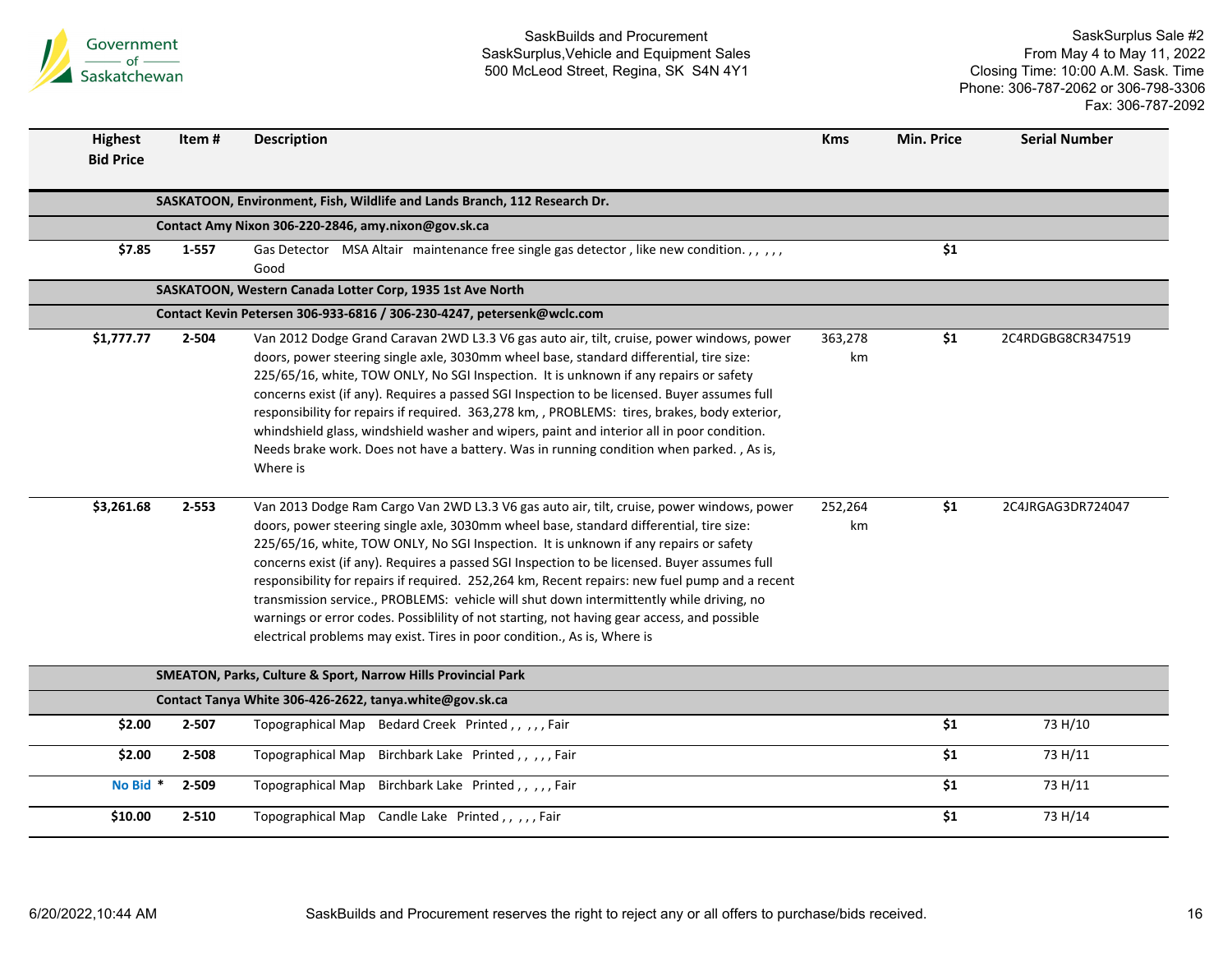

| <b>Highest</b>   | Item#     | <b>Description</b>                                                                                                                                                                                                                                                                                                                                                            | <b>Kms</b> | Min. Price | <b>Serial Number</b> |
|------------------|-----------|-------------------------------------------------------------------------------------------------------------------------------------------------------------------------------------------------------------------------------------------------------------------------------------------------------------------------------------------------------------------------------|------------|------------|----------------------|
| <b>Bid Price</b> |           |                                                                                                                                                                                                                                                                                                                                                                               |            |            |                      |
| \$2.00           | $2 - 511$ | Topographical Map Summit Lake Printed,,,,,Fair                                                                                                                                                                                                                                                                                                                                |            | \$1        | 731/2                |
| \$2.00           | $2 - 512$ | Topographical Map Torch River Printed,,,,,Fair                                                                                                                                                                                                                                                                                                                                |            | \$1        | 73 H/9               |
| \$2.00           | $2 - 513$ | Topographical Map White Gull Creek Printed,,,,,Fair                                                                                                                                                                                                                                                                                                                           |            | \$1        | 73 H/15              |
| \$2.00           | $2 - 514$ | Topographical Map Whiteswan Lake Printed,,,,,Fair                                                                                                                                                                                                                                                                                                                             |            | \$1        | 73 1/13              |
|                  |           | ST. LAURENT FERRY SITE, Highways & Infrastructure, Call for directions                                                                                                                                                                                                                                                                                                        |            |            |                      |
|                  |           | Andrew Fehr 306-221-2015, andrew.fehr@gov.sk.ca                                                                                                                                                                                                                                                                                                                               |            |            |                      |
| \$2,174.00       | $2 - 505$ | Mobile Office Bunkhouse 1981 dimensions: 12' x 44', pintle hitch, dual axles, dual tires flat<br>or rotten, propane furnace, all utilities disconnected. Known issues: roof leaks. Other<br>information: loading required for removal - it is the responsibility of the buyer to measure<br>height of unit, if necessary, for transportation route. As is, where is.,,,,,Poor |            | \$1        | 10551                |
|                  |           | SWIFT CURRENT, Corrections, Policing and Public Safety, Field Offices, Box 516 - 350 Cheadle St W                                                                                                                                                                                                                                                                             |            |            |                      |
|                  |           | Contact Mattea Almond 306-778-8208, mattea.almond@gov.sk.ca or Jaymie Freeman 306-778-8205, jaymie.freeman@gov.sk.ca                                                                                                                                                                                                                                                          |            |            |                      |
| \$827.00         | $2 - 501$ | Snowmobile 1999, Polaris Trail Touring 2 stroke 500cc. Has not run in 3-4 years. General<br>mechanical servicing needed, including possible carburetor servicing.,,,,,,Poor                                                                                                                                                                                                   |            | \$1        | 4XAET4ESXXC068577    |
|                  |           | WINGARD FERRY SITE, Highways & Infrastructure, Call for directions                                                                                                                                                                                                                                                                                                            |            |            |                      |
|                  |           | Contact John Moynham 306-933-5251, john.moynham@gov.sk.ca or Wayne Brown 306-933-5838, wayne.brown@gov.sk.ca                                                                                                                                                                                                                                                                  |            |            |                      |
| No Bid *         | 2-506     | Mobile Office Bunkhouse 1981 pintle hitch, dual axles, dual tires flat or rotten, propane<br>furnace, all utilities disconnected. Known issues: roof leaks. Other information: loading<br>required for removal - it is the responsibility of the buyer to measure the unit dimensions for<br>transportation. As is, where is.,,,,,Poor                                        |            | \$1        | 10557                |
|                  |           | YORKTON, SaskBuilds and Procurement, Whitespruce, NE-35-TP26-R5-W2. Call for directions.                                                                                                                                                                                                                                                                                      |            |            |                      |
|                  |           | Contact Mark Bigoraj 306-786-5871, 306-621-3051 mark.bigoraj2@gov.sk.ca.                                                                                                                                                                                                                                                                                                      |            |            |                      |
| \$25.00          | 2-548     | Scale Decto, Model Crowfoot 35 LB capacity, operational.,,,,, Fair                                                                                                                                                                                                                                                                                                            |            | \$1        | 3U 6044              |
| No Bid *         | 2-549     | Street Light Heads Lot of 22 attach to metal street poles, operational.,,,,,Fair                                                                                                                                                                                                                                                                                              |            | \$1        |                      |
| \$2.03           | 2-550     | Unit Heater Inter-city Model UFE-90 natural-gas 90,000 BTU, operational.,,,,,Fair                                                                                                                                                                                                                                                                                             |            | \$1        | E424968              |
| \$2.03           | $2 - 551$ | Unit Heater Inter-city Model UFE-90 natural-gas 90,000 BTU, operational.,,,,,,Fair                                                                                                                                                                                                                                                                                            |            | \$1        | E423418              |
| \$5.00           | $2 - 552$ | Wall Lights (Outside) Lot of 4 Make and model unknown, operational.,,,,, Fair                                                                                                                                                                                                                                                                                                 |            | \$1        |                      |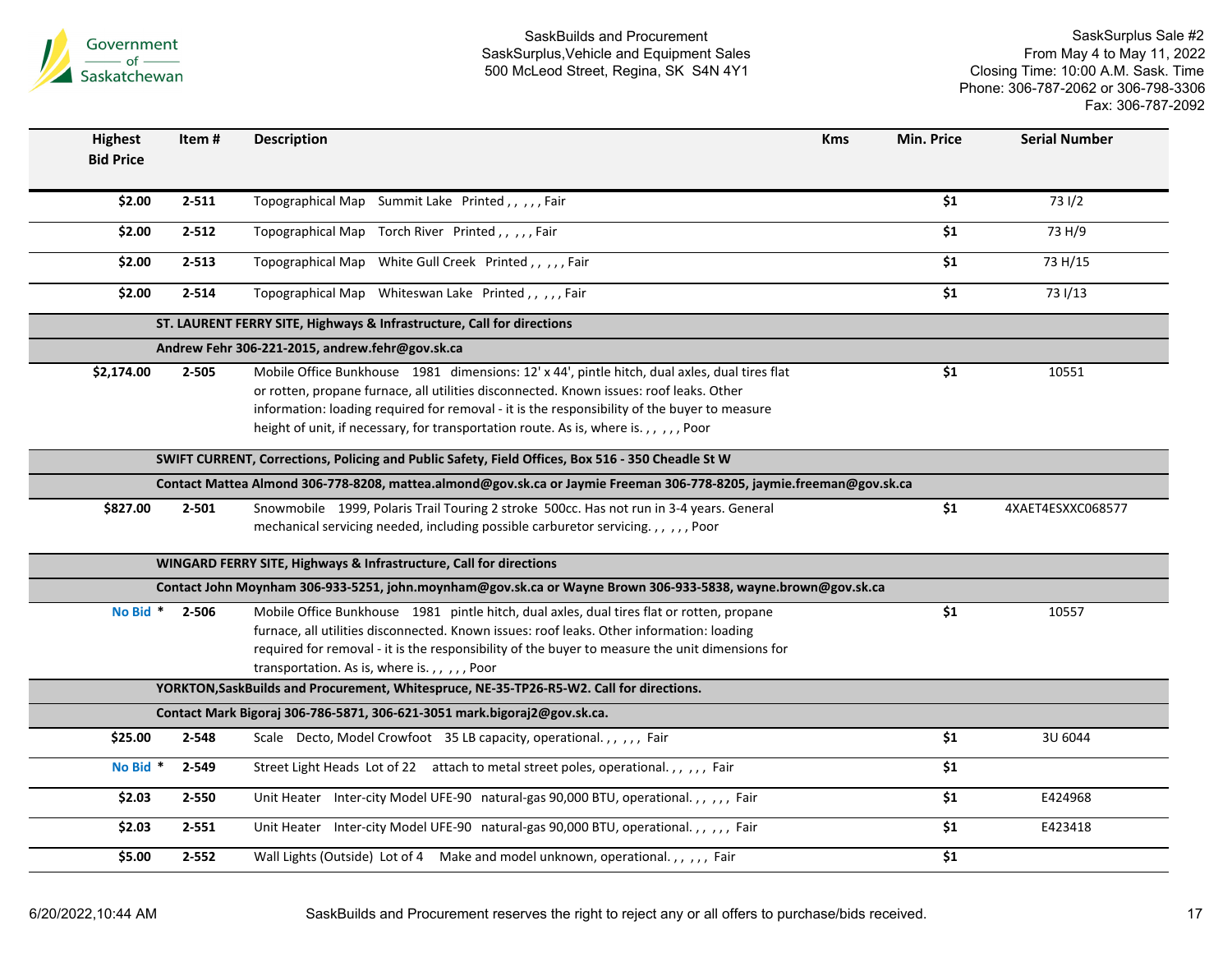

| <b>Highest</b>   | Item#     | <b>Description</b>                                                                                                                     | <b>Kms</b> | Min. Price       | <b>Serial Number</b> |
|------------------|-----------|----------------------------------------------------------------------------------------------------------------------------------------|------------|------------------|----------------------|
| <b>Bid Price</b> |           |                                                                                                                                        |            |                  |                      |
|                  |           |                                                                                                                                        |            |                  |                      |
|                  |           | MOOSOMIN, SaskBuilds and Procurement, 709 Carleton Street                                                                              |            |                  |                      |
|                  |           | Contact Wayne McGonigal 306-435-9339, wayne.mcgonigal@gov.sk.ca                                                                        |            |                  |                      |
|                  | 2-554     | Bulbs, Halogen Lot of 15 Sylvania Tungsten T10 150W 120V medium base, operational.,,,                                                  |            | \$1              |                      |
| No Bid *         |           | New - Unused                                                                                                                           |            |                  |                      |
|                  | $2 - 555$ | Doors Lot of 2 Solid Wood 35 3/4" W x 79" H x 1 3/4" thick, grey and blue, left and right in                                           |            | \$1              |                      |
| \$15.00          |           | swings<br><u>ne dia mandria dia kaominina mpika 50 metatra.</u>                                                                        |            |                  |                      |
|                  | 2-556     | Drill Maktec 14.4 V Cordless, non-operational- missing parts, case included.,,,,,, Broken                                              |            | $\overline{\$1}$ |                      |
| \$1.03           |           | Repairable                                                                                                                             |            |                  |                      |
|                  | $2 - 557$ | Drill Maktec 14.4 V Cordless, non-operational- missing parts, case included.,,,,,Broken                                                |            | \$1              |                      |
| \$1.03           |           | Repairable<br>Floor Tiles Lot of 13 Colors Plus Commercial tile flooring, color: Fortress, dimensions: 12" x                           |            | \$1              |                      |
| No Bid *         | 2-558     |                                                                                                                                        |            |                  |                      |
|                  | $2 - 559$ | 12" x 1/8" thick,,,,, New - Unused<br>Fluorescent Lights Lot of 20 Flush Mount T8 4ft L x 1ft W x 4" D, units are disassembled -       |            | \$1              |                      |
| No Bid *         |           |                                                                                                                                        |            |                  |                      |
|                  | 2-560     | some have no ballast or bulbs.,,,,, Good<br>Fluorescent Lights Lot of 20 Flush Mount T8 4ft L x 1ft W x 4" D, units are disassembled - |            | $\overline{\$1}$ |                      |
| No Bid *         |           | some have no ballast or bulbs.,,,,, Good                                                                                               |            |                  |                      |
|                  | $2 - 561$ | Fluorescent Lights Lot of 20 Flush Mount T8 4ft L x 1ft W x 4" D, units are disassembled -                                             |            | \$1              |                      |
| No Bid *         |           | some have no ballast or bulbs.,,,,, Good                                                                                               |            |                  |                      |
|                  | $2 - 562$ | Fluorescent Lights Lot of 28 Flush Mount T8 4ft L x 1ft W x 4" D, units are disassembled -                                             |            | $\overline{\$1}$ |                      |
| No Bid *         |           | some have no ballast or bulbs.,,,,, Good                                                                                               |            |                  |                      |
|                  | $2 - 563$ | Fluorescent Lights Lot of 4 Metal T8 4'L x 4" W, operational with ballast, tubes and plastic                                           |            | \$1              |                      |
| No Bid *         |           | coversGood                                                                                                                             |            |                  |                      |
|                  | 2-564     | Fluorescent Lights Lot of 26 Single Tube T8 4ft L x 2 3/4" W x 1.5" D, units are disassembled -                                        |            | \$1              |                      |
| No Bid *         |           | all have ballast and some bulbs.,,,,,, Good                                                                                            |            |                  |                      |
|                  | $2 - 565$ | Fluorescent Lights Lot of 20 Surface Mount T8 4ft L x 1ft W x 3.5" D, units are disassembled -                                         |            | \$1              |                      |
| No Bid *         |           | some have no ballast or bulbs, all have plastic covers.,,,,, Good                                                                      |            |                  |                      |
|                  | 2-566     | Fluorescent Lights Lot of 26 Surface Mount T8 4ft L x 1ft W x 3.5" D, units are disassembled -                                         |            | \$1              |                      |
| No Bid *         |           | some have no ballast or bulbs, all have plastic covers.,,,,, Good                                                                      |            |                  |                      |
|                  | $2 - 567$ | Light Dimmer Switches Lot of 5 Leviton four units are 1500W and one unit is 1000W,                                                     |            | \$1              |                      |
| No Bid *         |           | operational, beige in color.,,,,, Good                                                                                                 |            |                  |                      |
|                  | 2-568     | Light Units Lot of 4 Flush Mount with Glass Covers 12" Round x 9" D, operational - 100 watt                                            |            | \$1              |                      |
| No Bid *         |           | maximum, manufactured in 1971.,,,,, Fair                                                                                               |            |                  |                      |
|                  | $2 - 569$ | Light Units Lot of 16 Flush Mount with Glass Covers 16 3/4" Round x 9" D, operational - 300                                            |            | \$1              |                      |
| No Bid *         |           | watt maximum, manufactured in 1971.,,,,, Fair                                                                                          |            |                  |                      |
|                  | $2 - 570$ | Lights Lot of 6 Round Glass/Globe Fixtures 14" W x 6" D, operational, takes two 60W bulbs                                              |            | \$1              |                      |
| No Bid *         |           | maximum per unit.,,,,, Good                                                                                                            |            |                  |                      |
|                  | $2 - 571$ | Lights (Exterior) Lot of 3 Model MDL3 HPS 100W medium base, 12" W x 11" H x 8" D,                                                      |            | \$1              |                      |
| No Bid *         |           | operational, faded, metal with plastic glass.,,,,, Poor                                                                                |            |                  |                      |